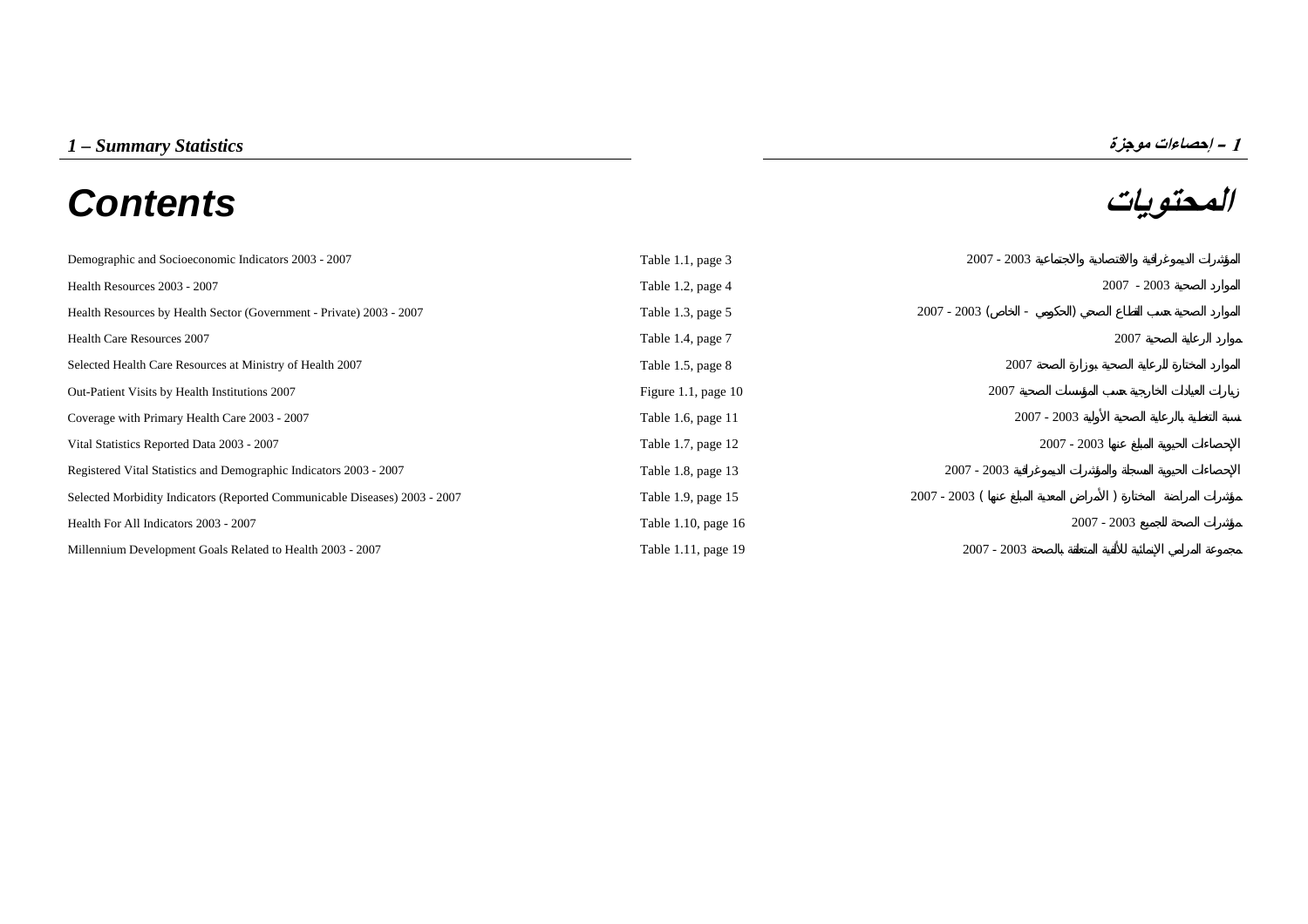# **الإصطلاحات** *Conventions*

| Note:<br>1) The population is based on Central Population Registry (CPR) August, 2007 adjusted year<br>as for 2007 mid population (1st July 2007). The increase in population in 2007 has direct impacts<br>on rates.                                                                                                                                                                                                                  | 2007            | (2007 | )2007 |
|----------------------------------------------------------------------------------------------------------------------------------------------------------------------------------------------------------------------------------------------------------------------------------------------------------------------------------------------------------------------------------------------------------------------------------------|-----------------|-------|-------|
| Table 1.3<br>Ministry of Health expenditure includes projects.                                                                                                                                                                                                                                                                                                                                                                         |                 |       | 1.3   |
| Table 1.4                                                                                                                                                                                                                                                                                                                                                                                                                              |                 |       | 1.4   |
| Two newly private hospitals were operated in 2007 and some of their data was presented in this chapter only.                                                                                                                                                                                                                                                                                                                           | 2007            |       |       |
| Military Hospital: including Shaikh Mohammed Bin Salman Al-Khalifa Cardiac Center data.                                                                                                                                                                                                                                                                                                                                                |                 |       |       |
| Private Clinics: the number including only medical and allied health manpower who work full time in private<br>clinics.                                                                                                                                                                                                                                                                                                                |                 |       |       |
| Physicians: Arabian Gulf University physicians were included in the total of the government sector because<br>these physicians are working part time at government hospitals and health centers.                                                                                                                                                                                                                                       |                 |       |       |
| Table 1.5                                                                                                                                                                                                                                                                                                                                                                                                                              |                 |       | 1.5   |
| Beds excluding baby cots at Special Care Baby Unit.                                                                                                                                                                                                                                                                                                                                                                                    |                 |       |       |
| In-patients: the total include patients at Special Care Baby Unit.                                                                                                                                                                                                                                                                                                                                                                     |                 |       |       |
| Out-patients visits at health center shown in this table represent the total visits of General, Dental, Mother and<br>Child and Diabetic clinics.                                                                                                                                                                                                                                                                                      |                 |       |       |
| Medical and Allied health manpower: number of physicians  etc. who are officially at internal or overseas<br>training programs for further studies shown under Directorate of Training.                                                                                                                                                                                                                                                | $\cdots$        |       |       |
| Distribution of the manpower was based on cost centers, while in human resources chapter, table 5.5 was based<br>on organization structure of the Ministry of Health.                                                                                                                                                                                                                                                                  | 5.5             |       |       |
| Allied Health: effective from 2006 edition allied health data presented as follows:-<br>• Full data of allied health: (include Pharmacists & technicians, Dental hygienists technicians, Laboratory<br>technologist & technicians, Radiographers & technicians, Physiotherapists, Occupational therapists<br>$etc.$ ).<br>• Pharmacists & Technicians even though it was counted within allied health, but it is also shown separately | - 1<br>$\cdots$ | 2006  |       |
| for any special request.<br>• Other Manpower: covering all non-medical categories such as administration etc.)                                                                                                                                                                                                                                                                                                                         | $\cdots$        |       |       |
| Cost: the total cost includes direct (recurrent) costs and share of indirect costs (such as training, maintenance<br>and management overheads). For more details of direct costs only, refer to table 4.2.                                                                                                                                                                                                                             | .4.2            |       |       |
| Jaw and Asker cost is included in the cost of Hamad Kanoo Health Center at Health Region IV.                                                                                                                                                                                                                                                                                                                                           |                 |       |       |
| Salmaniya Medical Complex:<br>a) the cost includes cost of SMC Maternity Unit.<br>b) number of physicians include physicians at Geriatric & Maternity Hospitals.                                                                                                                                                                                                                                                                       |                 |       |       |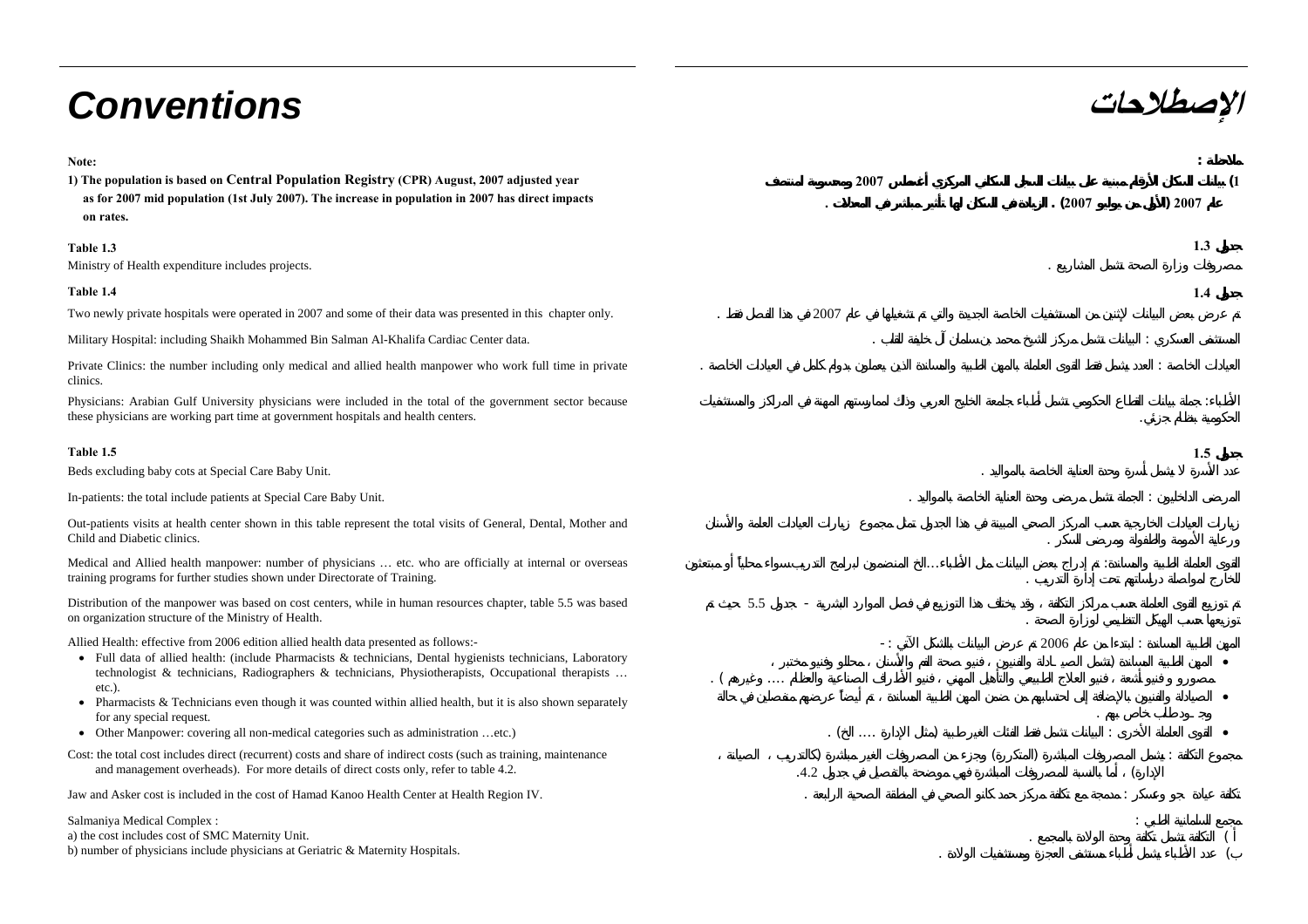**2007 - 2003**

## **Demographic and Socioeconomic Indicators 2003 - 2007**

<span id="page-2-0"></span>

| <b>Indicator</b>                                        | 2007            | 2006          | 2005          | 2004    | 2003    |                |                |       |                |                    |
|---------------------------------------------------------|-----------------|---------------|---------------|---------|---------|----------------|----------------|-------|----------------|--------------------|
| Demographic                                             |                 |               |               |         |         |                |                |       |                |                    |
| Area (sq.km)                                            | 735.8           | 735.8         | 735.8         | 728.3   | 720.1   |                |                |       |                |                    |
| Population                                              | 1,039,297       | 742,562       | 724,645       | 707,160 | 689,418 |                |                |       |                |                    |
| Crude birth rate per 1000 population (reported)         | 15.4            | 20.2          | 20.9          | 21.1    | 21.1    |                |                |       | 1000           |                    |
| Crude death rate per 1000 population (reported)         | 2.2             | 3.1           | 3.1           | 3.1     | 3.1     |                |                |       | 1000           |                    |
| Population growth rate % <sup>1</sup>                   | 2.7             | 2.7           | 2.7           | 2.7     | 2.7     |                |                |       | $\overline{1}$ |                    |
| % population <15                                        | 21.1            | 27.3          | 27.3          | 27.6    | 27.6    |                |                |       |                | % السكان أقل من 15 |
| % population 15-64                                      | 76.3            | 70.2          | 70.2          | 69.9    | 69.9    |                |                |       |                | % السكان 64-15     |
| % population 65+                                        | 2.5             | 2.5           | 2.5           | 2.5     | 2.5     |                |                |       |                | % السكان 65 +      |
| Total dependency ratio                                  | 31.0            | 42.5          | 42.5          | 43.0    | 43.1    |                |                |       |                |                    |
| Total fertility rate per women (Female 15-49)           | 2.0             | 2.5           | 2.6           | 2.6     | 2.6     |                | $(49-15)$      |       |                |                    |
| Socioeconomic                                           |                 |               |               |         |         |                |                |       |                |                    |
| Unemployment rate <sup>1</sup>                          | 5.5             | 5.5           | 5.5           | 5.5     | 5.5     |                |                |       | $\overline{1}$ |                    |
| Smokers 15+ years (Bahraini %) <sup>1</sup>             |                 |               |               |         |         |                | 1 <sup>1</sup> |       | 15             |                    |
| Male                                                    | 17.70           | 17.70         | 17.70         | 17.70   | 17.70   |                |                |       |                |                    |
| Female                                                  | 3.50            | 3.50          | 3.50          | 3.50    | 3.50    |                |                |       |                |                    |
| Total                                                   | 10.60           | 10.60         | 10.60         | 10.60   | 10.60   |                |                |       |                |                    |
| Adult literacy rate 15+ years (Bahraini %) <sup>1</sup> |                 |               |               |         |         | 1 <sup>1</sup> | 15             |       |                |                    |
| Male                                                    | 92.5            | 92.5          | 92.5          | 92.5    | 92.5    |                |                |       |                |                    |
| Female                                                  | 83.0            | 83.0          | 83.0          | 83.0    | 83.0    |                |                |       |                |                    |
| Total                                                   | 87.7            | 87.7          | 87.7          | 87.7    | 87.7    |                |                |       |                |                    |
| School enrollment ratio 1st level % - Bahraini only     |                 |               |               |         |         |                |                |       |                |                    |
| - (Primary and Intermediate Level) <sup>2</sup>         |                 |               |               |         |         |                | $2^{11}$       |       |                | $\vert$ -          |
| Male                                                    | $\ddotsc$       | $\ddotsc$     | $\sim$        | 102.1   | 103.7   |                |                |       |                |                    |
| Female                                                  | $\ddotsc$       | $\ddotsc$     | $\sim$        | 102.4   | 104.5   |                |                |       |                |                    |
| Total                                                   | $\ddotsc$       | $\ddotsc$     | $\sim$        | 102.3   | 104.1   |                |                |       |                |                    |
| School enrollment ratio 2nd level % - Bahraini only     |                 |               |               |         |         |                |                |       |                |                    |
| - (Secondary Level) <sup>2</sup>                        |                 |               |               |         |         |                |                |       | 2(             | $) -$              |
| Male                                                    | $\sim$ . $\sim$ | $\cdots$      | $\sim$ $\sim$ | 92.1    | 90.6    |                |                |       |                |                    |
| Female                                                  | $\sim$ . $\sim$ | $\sim$ $\sim$ | $\ddotsc$     | 102.6   | 102.0   |                |                |       |                |                    |
| Total                                                   | $\cdots$        | $\ddotsc$     | $\ddotsc$     | 97.2    | 96.1    |                |                |       |                |                    |
| Source: census data 2001.                               |                 |               |               |         |         |                |                | .2001 |                |                    |

 $2^2$  The % for school enrollment (1<sup>st</sup> and 2<sup>nd</sup> levels) for the academic year 2006/2007. **.** *2007/2006* ( ) **2** 

إحصاءات موجزة صفحة 3 Page STATISTICS SUMMARY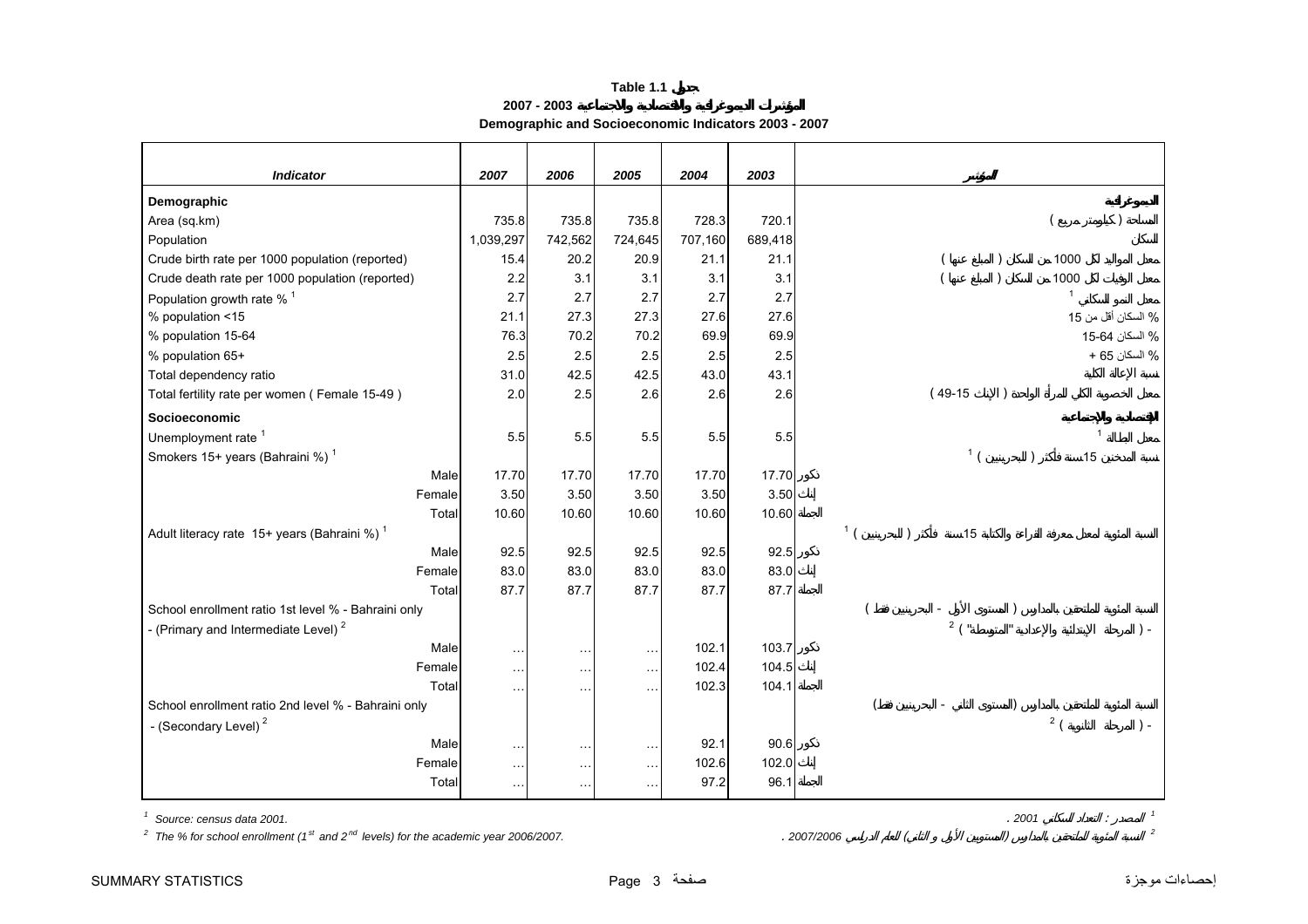#### **Table 1.2 2007 - 2003Health Resources 2003 - 2007**

<span id="page-3-0"></span>

| <b>Indicator</b>                                                   | 2007                 | 2006                 | 2005    | 2004    | 2003                 |                      |
|--------------------------------------------------------------------|----------------------|----------------------|---------|---------|----------------------|----------------------|
|                                                                    |                      |                      |         |         |                      |                      |
| <b>Budgetary Resources (at Current Prices) (B.D.)</b>              |                      |                      |         |         |                      | $)$ (                |
| Ministry of Health Expenditure (including projects) (million B.D.) | 144.5                | 118.0                | 103.1   | 88.4    | 80.6                 | - (                  |
| Total Public Expenditure (million B.D.)                            | 1,854.6              | 1,577.6              | 1,289.2 | 1,104.6 | 1,080.4              |                      |
| % Allocated to the Ministry of Health from                         | 7.8                  | 7.5                  | 8.0     | 8.0     | 7.5                  |                      |
| Government Total Budget (including projects)                       |                      |                      |         |         |                      |                      |
| Gross Domestic Product (GDP) per capita *                          | $\sim$ $\sim$ $\sim$ | $\sim$ $\sim$ $\sim$ | 6,943.0 | 5,945.7 | 5,289.9              | $\ddot{\phantom{1}}$ |
| Gross National Income / Product (GNP) per capita *                 | $\cdots$             | $\sim$ $\sim$ $\sim$ | 6,728.5 | 5,639.5 | 5,020.9              |                      |
| Gross National Desposable Income (GNDI) per capita *               | $\sim$ $\sim$ $\sim$ | $\sim$ $\sim$ $\sim$ | 6,093.7 | 5,044.1 | 4,430.7              |                      |
| Ministry of Health Expenditure as % of GDP *                       | $\cdots$             | $\cdots$             | 2.0     | 2.1     | 2.2                  |                      |
| Ministry of Health Annual Budget per capita (including projects)   | 139.1                | 158.9                | 142.3   | 125.0   | 116.9                |                      |
| <b>Human Resources</b>                                             |                      |                      |         |         |                      |                      |
| Doctor per 10,000 population                                       | 21.4                 | 27.6                 | 27.2    | 22.4    | 18.8                 | 10,000               |
| Dentist per 10,000 population                                      | 3.2                  | 4.1                  | 4.1     | 3.7     | 2.7                  | 10,000               |
| Nurse and midwives per 10,000 population                           | 41.9                 | 55.0                 | 52.9    | 49.5    | 45.8                 | 10,000               |
| Pharmacists and Technicians per 10,000 population                  | 6.2                  | 8.3                  | 7.5     | 7.2     | $\sim$ $\sim$ $\sim$ | 10,000               |
| Beds per 10,000 population                                         | 19.7                 | 27.4                 | 28.1    | 27.0    | 27.6                 | 10,000               |
| Primary Health Care Units and Centers per 10,000 population        | 0.2                  | 0.3                  | 0.3     | 0.3     | 0.3                  | 10,000               |
| Nurse per doctor                                                   | 2.0                  | 2.0                  | 1.9     | 2.2     | 2.4                  |                      |

*\* Source : 1) Ministry of Finance .* . *(1* : *\**

 *2) Ministry of Health - Directorate of Finance.* . - *(2*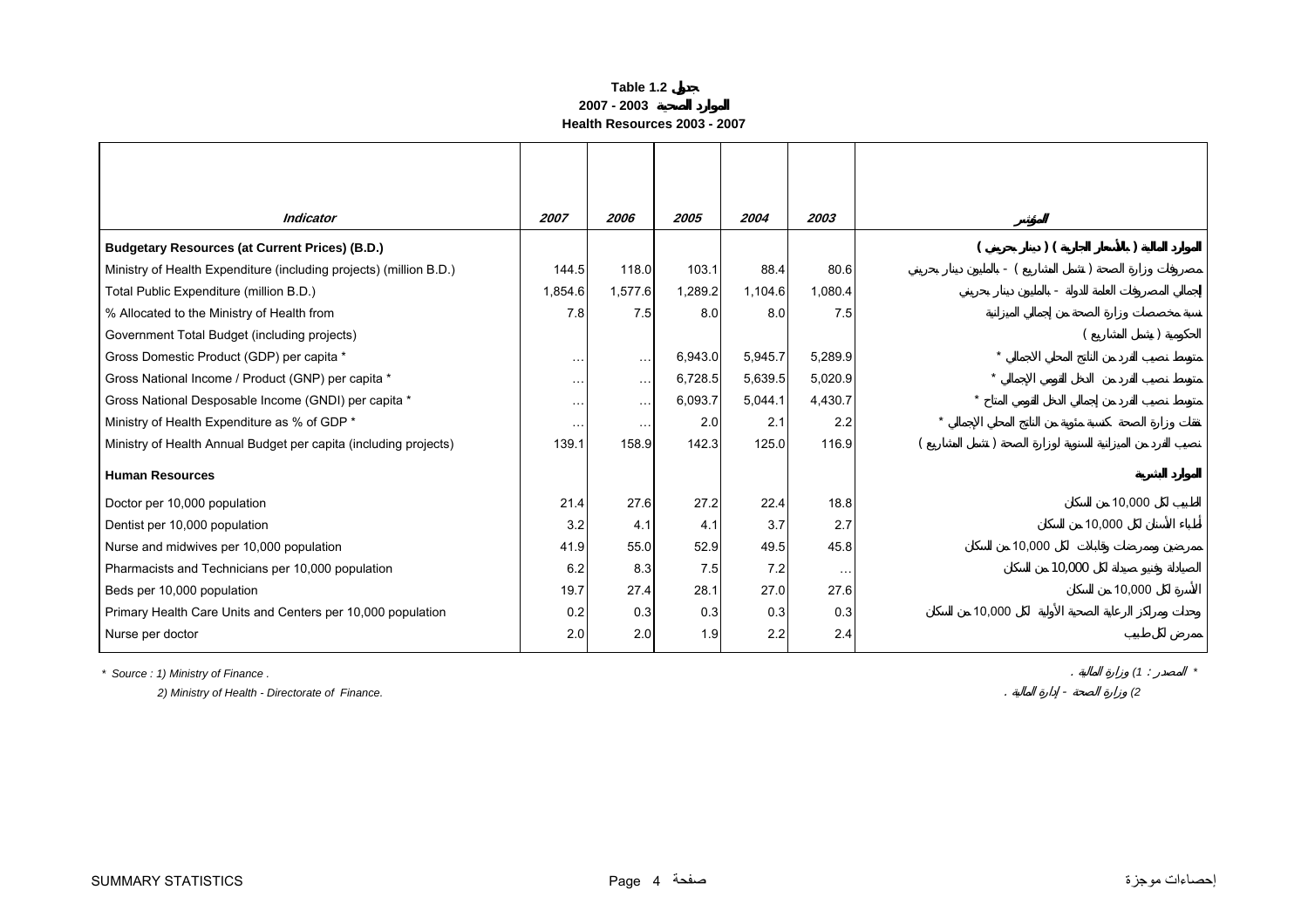### **Table 1.3 2007 - 2003 ( - )**

**Health Resources by Health Sector ( Government-Private ) 2003 - 2007**

<span id="page-4-0"></span>

| <b>Description</b>                   |              | 2007   | 2006   | 2005   | 2004   | 2003          |
|--------------------------------------|--------------|--------|--------|--------|--------|---------------|
| <b>Physicians</b>                    |              |        |        |        |        |               |
|                                      | Government   | 1,310  | 1,215  | 1,167  | 1,086  | 1,021         |
|                                      | Private      | 917    | 833    | 806    | 496    | 274           |
|                                      | <b>Total</b> | 2,227  | 2,048  | 1,973  | 1,582  | 1,295         |
| <b>Dentists</b>                      |              |        |        |        |        |               |
|                                      | Government   | 133    | 118    | 111    | 103    | 100           |
|                                      | Private      | 201    | 187    | 184    | 157    | 86            |
|                                      | <b>Total</b> | 334    | 305    | 295    | 260    | 186           |
| <b>Nurses</b>                        |              |        |        |        |        |               |
|                                      | Government   | 3,329  | 3,144  | 2,910  | 2,798  | 2,661         |
|                                      | Private      | 1,025  | 943    | 925    | 704    | 495           |
|                                      | <b>Total</b> | 4,354  | 4,087  | 3,835  | 3,502  | 3,156         |
| <b>Allied Health</b>                 |              |        |        |        |        |               |
|                                      | Government   | 1,236  | 1,122  | 1,108  | 1,069  | 895           |
|                                      | Private      | 493    | 456    | 435    | 402    | 115           |
|                                      | <b>Total</b> | 1,729  | 1,578  | 1,543  | 1,471  | 1,010         |
| <b>Pharmacists &amp; Technicians</b> |              |        |        |        |        |               |
|                                      | Government   | 223    | 218    | 211    | 488    | $\sim$ $\sim$ |
|                                      | Private      | 421    | 399    | 329    | 321    | $\cdots$      |
|                                      | Total        | 644    | 617    | 540    | 509    | $\mathbf{0}$  |
| <b>In-Patients</b>                   |              |        |        |        |        |               |
|                                      | Government   | 80,219 | 81,360 | 84,167 | 78,356 | 77,710        |
|                                      | Private      | 18,026 | 15,580 | 14,094 | 10,863 | 8,387         |
|                                      | <b>Total</b> | 98,245 | 96,940 | 98,261 | 89,219 | 86,097        |
|                                      |              |        |        |        |        |               |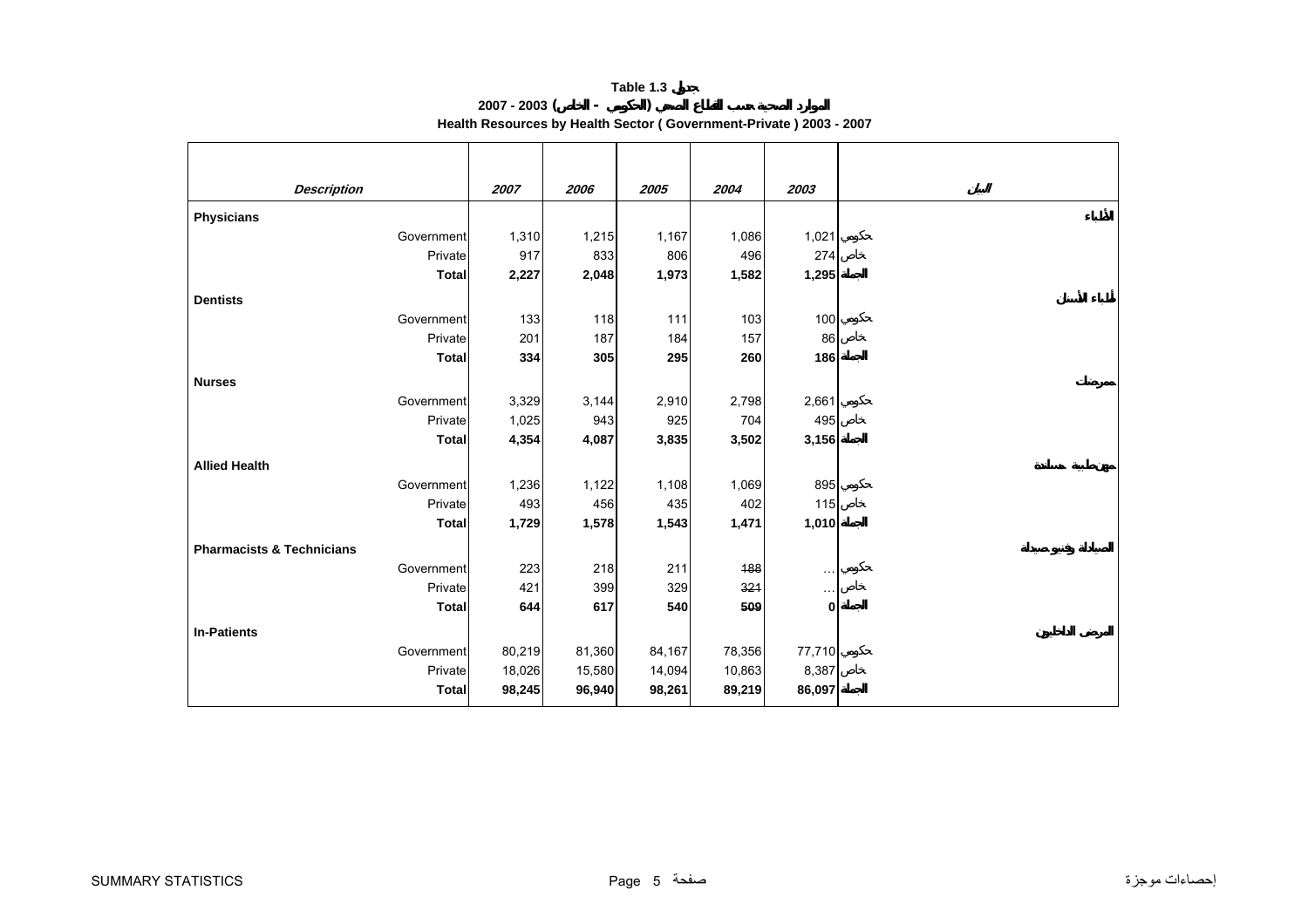## **(Cont'd) Table 1.3 جدول ) تابع(**

#### **2007 - 2003 ( - )**

## **Health Resources by Health Sector ( Government-Private ) 2003 - 2007**

| <b>Description</b>                                                                    | 2007      | 2006      | 2005      | 2004      | 2003      |  |         |  |
|---------------------------------------------------------------------------------------|-----------|-----------|-----------|-----------|-----------|--|---------|--|
| Out-Patients *                                                                        |           |           |           |           |           |  | $\star$ |  |
| Government                                                                            | 4,349,224 | 4,166,881 | 3,936,021 | 3,843,790 | 3,758,354 |  |         |  |
| Private                                                                               | 686,734   | 594,071   | 510,129   | 483,786   | 420,463   |  |         |  |
| <b>Total</b>                                                                          | 5,035,958 | 4,760,952 | 4,446,150 | 4,327,576 | 4,178,817 |  |         |  |
| <b>Hospitals</b>                                                                      |           |           |           |           |           |  |         |  |
| Government                                                                            | 9         | 9         | 9         | 9         | 9         |  |         |  |
| Private                                                                               | 12        | 11        | 9         |           | 6         |  |         |  |
| <b>Total</b>                                                                          | 21        | 20        | 18        | 15        | 15        |  |         |  |
| <b>Beds</b>                                                                           |           |           |           |           |           |  |         |  |
| Government                                                                            | 1,714     | 1,714     | 1,741     | 1,694     | 1,691     |  |         |  |
| Private                                                                               | 329       | 323       | 292       | 215       | 213       |  |         |  |
| <b>Total</b>                                                                          | 2,043     | 2,037     | 2,033     | 1,909     | 1,904     |  |         |  |
| <b>Primary Health Care Units and Centers</b>                                          |           |           |           |           |           |  |         |  |
| Government **                                                                         | 23        | 23        | 23        | 23        | $23$ **   |  |         |  |
| Private                                                                               | .         |           |           |           |           |  |         |  |
| <b>Total</b>                                                                          | 23        | 23        | 23        | 23        | 23        |  |         |  |
| <b>Estimated Cost (million Bahraini Dinars)</b>                                       |           |           |           |           |           |  |         |  |
| Government                                                                            | 173.6     | 139.3     | 126.6     | 108.9     | 100.9     |  |         |  |
| Ministry of Health                                                                    | 144.5     | 118.0     | 103.1     | 88.4      | 80.6      |  |         |  |
| Military Hospital                                                                     | 29.1      | 21.3      | 23.5      | 20.5      | 20.3      |  |         |  |
| <b>Private</b>                                                                        | $\cdots$  | $\cdots$  | 45.4      | 34.4      | 26.9      |  |         |  |
| ** Including Directorate of Health & Social Affairs at Ministry of Interior.          |           |           |           |           |           |  |         |  |
| Note : Ministry of Health expenditure include projects, further details in Table 1.5. |           |           |           |           | .1.5      |  |         |  |
| Note: UPS Hospital is temporarily closed in 2007 due to renovation.                   |           |           |           | 2007      |           |  |         |  |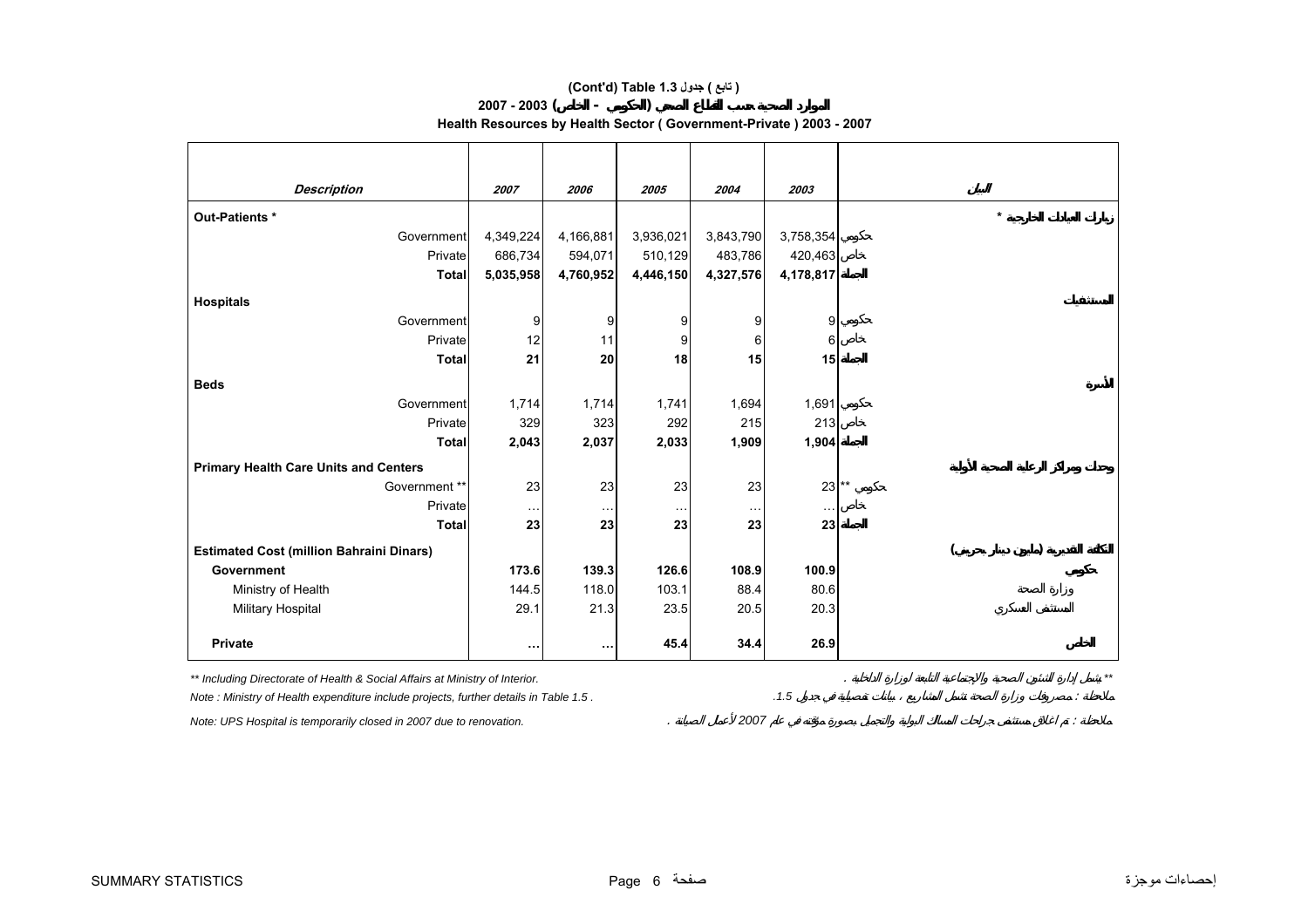<span id="page-6-0"></span>

|                                                 |                         |                     |           |              |                                 |                           | <b>Medical &amp; Para-Medical Manpower</b> |                 |                   |         |
|-------------------------------------------------|-------------------------|---------------------|-----------|--------------|---------------------------------|---------------------------|--------------------------------------------|-----------------|-------------------|---------|
|                                                 |                         | $\star$             |           |              | $\star$                         | $\star$                   |                                            |                 |                   |         |
|                                                 |                         |                     |           | <b>Other</b> |                                 |                           |                                            |                 |                   |         |
| <b>Institution</b>                              | Out-<br><b>Patients</b> | $In-$<br>Patients * | Beds *    | Manpower *   | <b>Pharmacists</b><br>& Tech. * | <b>Allied</b><br>Health * | <b>Nurses</b>                              | <b>Dentists</b> | <b>Physicians</b> |         |
|                                                 |                         |                     |           |              |                                 |                           |                                            |                 |                   |         |
| Government                                      |                         |                     |           |              |                                 |                           |                                            |                 |                   |         |
| Ministry of Health                              | 3,824,242               | 55,046              | 1,375     | 4,225        | 180                             | 942                       | 2,524                                      | 116             | 1,052             |         |
| Military Hospital*                              | 460,496                 | 25,173              | 339       | 858          | 35                              | 263                       | 758                                        | 12              | 229               | $\star$ |
| Directorate of Health & Social Affairs          | 64,486                  | <b>NA</b>           | <b>NA</b> | 110          | 8                               | 31                        | 47                                         |                 | 15                |         |
| Total                                           | 4,349,224               | 80,219              | 1,714     | 5,193        | 223                             | 1,236                     | 3,329                                      | 133             | 1,310             |         |
| <b>Private Hospitals</b>                        |                         |                     |           |              |                                 |                           |                                            |                 |                   |         |
| International Hospital of Bahrain               | 85,939                  | 3,924               | 57        | 265          | 8                               | 27                        | 43                                         | 6               | 58                |         |
| American Mission Hospital                       | 186,294                 | 2,528               | 40        | 93           | 13                              | 56                        | 109                                        | 15              | 68                |         |
| Awali Hospital                                  | 37,671                  | 942                 | 28        | 18           | $\overline{4}$                  | 16                        | 62                                         |                 | 18                |         |
| <b>Gulf Dental Speciality Hospital</b>          | 14,228                  | 27                  | 10        | 14           | <b>NA</b>                       | 3                         | 16                                         | 10              | <b>NA</b>         |         |
| Ibn Al-Nafees Hospital                          | 96,987                  | 3,483               | 18        | 57           | <b>NA</b>                       | 19                        | 48                                         | <b>NA</b>       | 39                |         |
| <b>Bahrain Specialist Hospital</b>              | 83,406                  | 4,449               | 56        | 146          | 8                               | 43                        | 50                                         |                 | 43                |         |
| Noor Specialist Hospital                        |                         | 1,407               | 24        | 4            | <b>NA</b>                       | $\overline{c}$            | 26                                         | <b>NA</b>       | 17                |         |
| Dr. Tariq Hospital                              | 12,875                  | 405                 | 25        | 14           | <b>NA</b>                       | <b>NA</b>                 | 29                                         | <b>NA</b>       | 9                 |         |
| Al-Hilal Hospital                               | 41,013                  | 431                 | 45        | 31           |                                 |                           | 22                                         |                 | 18                |         |
| Al-Baraka Fertility Hospital                    | 4,641                   | 418                 | 6         | $\cdots$     | <b>NA</b>                       | 3                         | 5                                          | <b>NA</b>       | $\overline{c}$    |         |
| Al-Amal Hospital                                | 13,617                  | 12                  | 20        | 45           | 3                               | 13                        | 16                                         | $\overline{2}$  | 13                |         |
| <b>Private Clinics *</b>                        |                         | <b>NA</b>           | <b>NA</b> |              | 378                             | 281                       | 552                                        | 162             | 614               |         |
|                                                 | $\ddotsc$               |                     |           | $\cdots$     |                                 |                           |                                            |                 |                   |         |
| <b>Gulf Diabetes Specialist Center (Joslin)</b> | 7,838                   | <b>NA</b>           | <b>NA</b> | 16           |                                 | 8                         | 8                                          | <b>NA</b>       | Δ                 |         |
| <b>Private Company Clinics</b>                  |                         |                     |           |              |                                 |                           |                                            |                 |                   |         |
| Aluminium Bahrain (ALBA)                        | 36,286                  | <b>NA</b>           | <b>NA</b> | 3            |                                 | 10                        | 12                                         | <b>NA</b>       |                   |         |
| Arabian Shipping & Repairing Yard (ASRY)        | 11,763                  | <b>NA</b>           | <b>NA</b> |              | <b>NA</b>                       |                           | 13                                         | <b>NA</b>       | 3                 |         |
| <b>Gulf Air</b>                                 | 43,022                  | <b>NA</b>           | <b>NA</b> | 6            |                                 |                           |                                            |                 |                   |         |
| Gulf Aluminium Rolling Mill Co. (GARMCO)        | 6,354                   | <b>NA</b>           | <b>NA</b> |              | <b>NA</b>                       | <b>NA</b>                 |                                            | <b>NA</b>       |                   |         |
| Gulf Petrochemical Industries Co. (GPIC)        | 4,800                   | <b>NA</b>           | <b>NA</b> |              | <b>NA</b>                       | <b>NA</b>                 |                                            | <b>NA</b>       |                   |         |
| <b>Total</b>                                    | 686,734                 | 18,026              | 329       | 716          | 421                             | 493                       | 1,025                                      | 201             | 917               |         |
| <b>Grand Total</b>                              | 5,035,958               | 98,245              | 2,043     | 5,909        | 644                             | 1,729                     | 4,354                                      | 334             | 2,227             |         |

**Health Care Resources 2007**

**2007**

*\* Refer to conventions used in the report.* . *\**

*Note : a)* Total physicians in Government sector include 14 physicians working full time at Arabian Gulf University. <br>
(2008)

*Note : b) Physicians working on part time basis at Royal College of Surgeons in Ireland - Medical* - (

 *University of Bahrain are not counted in the total.* .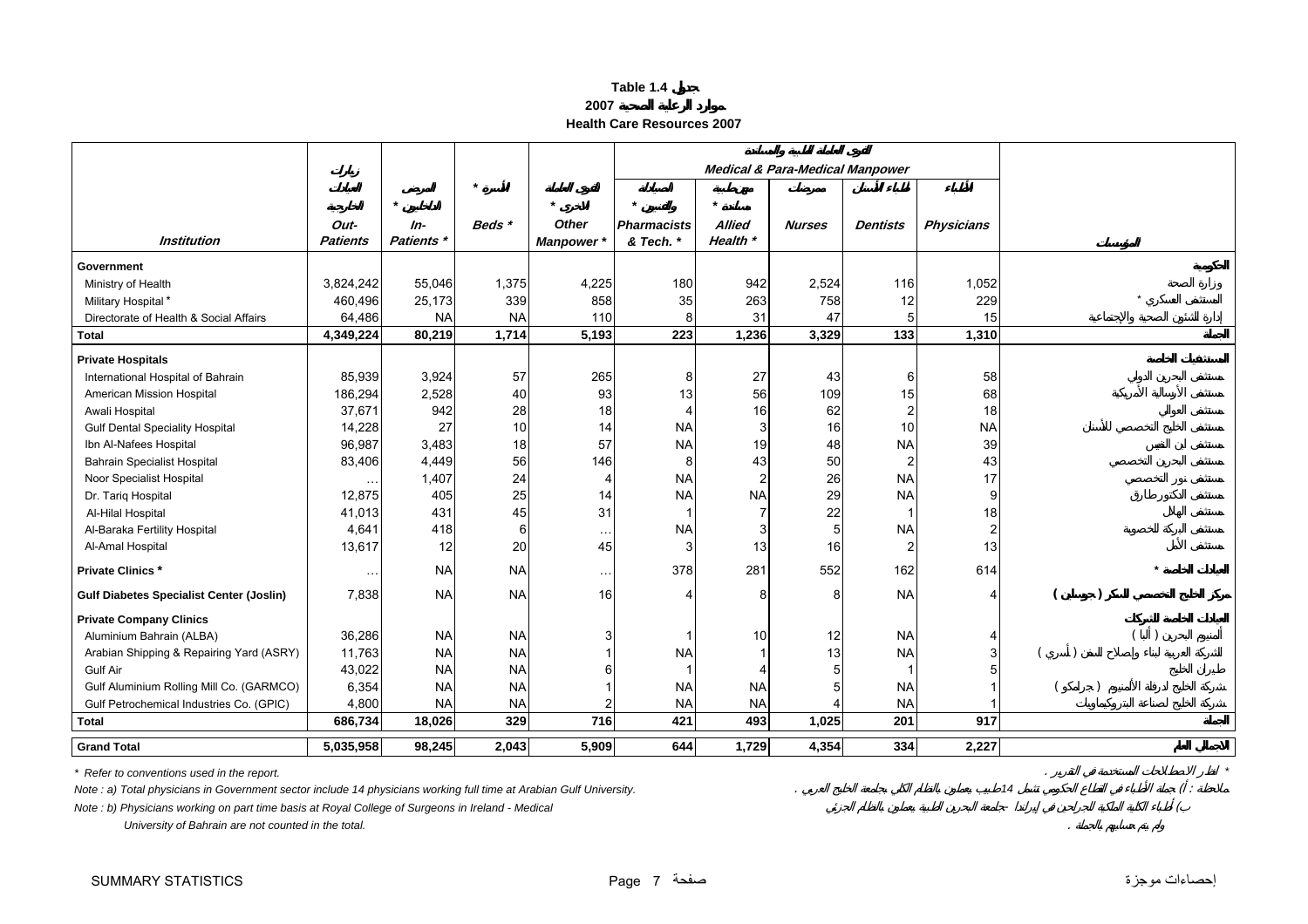## **2007**

## **Selected Health Care Resources at Ministry of Health 2007**

<span id="page-7-0"></span>

|                                                |                 |            | $\star$   |               |               | <b>Medical &amp; Para-Medical Manpower</b> |                   | $\star$    |  |
|------------------------------------------------|-----------------|------------|-----------|---------------|---------------|--------------------------------------------|-------------------|------------|--|
|                                                |                 | $\star$    |           |               |               |                                            |                   | $($ .)     |  |
|                                                | Out-            | In-        | Beds *    | <b>Allied</b> | <b>Nurses</b> | <b>Dentists</b>                            | <b>Physicians</b> | Cost *     |  |
| <b>Institution</b>                             | <b>Patients</b> | Patients * |           | <b>Health</b> |               |                                            |                   | (B.D.)     |  |
| <b>Primary &amp; Preventive Health</b><br>Care | 3,265,356       | <b>NA</b>  | <b>NA</b> | 454           | 408           | 76                                         | 287               | 36,796,307 |  |
| <b>Public Health Directorate</b>               | <b>NA</b>       | <b>NA</b>  | <b>NA</b> | 29            | 6             | <b>NA</b>                                  | 9                 | 5,076,466  |  |
| <b>Health Centers Administration</b>           | <b>NA</b>       | <b>NA</b>  | <b>NA</b> |               |               | 8                                          | 12                | 2,152,599  |  |
| <b>Health Education</b>                        | <b>NA</b>       | <b>NA</b>  | <b>NA</b> |               |               |                                            | 4                 |            |  |
| <b>Health Centers</b>                          | 3,265,356       | <b>NA</b>  | <b>NA</b> | 418           | 336           | 68                                         | 262               | 29,567,242 |  |
| Health Region I                                |                 |            |           |               |               |                                            |                   |            |  |
| Muharrag                                       | 320,319         | <b>NA</b>  | <b>NA</b> | 27            | 30            | 4                                          | 28                | 2,206,211  |  |
| Sh.Salman                                      | 128,427         | <b>NA</b>  | <b>NA</b> | 12            | 18            | 3                                          | 9                 | 1,231,507  |  |
| National Bank of Bahrain - Arad                | 130,893         | <b>NA</b>  | <b>NA</b> | 27            | 16            | 2                                          | 13                | 1,534,153  |  |
| National Bank of Bahrain - Dair                | 110,074         | <b>NA</b>  | <b>NA</b> | 12            | 12            |                                            | 9                 | 921,939    |  |
| Bahrain Int'l. Airport Clinic                  | 13,814          | <b>NA</b>  | <b>NA</b> |               | 5             |                                            |                   | 185,094    |  |
| <b>Total Region I</b>                          | 703,527         | <b>NA</b>  | <b>NA</b> | 78            | 81            | 12                                         | 63                | 6,078,904  |  |
| Health Region II                               |                 |            |           |               |               |                                            |                   |            |  |
| Naim                                           | 264,315         | <b>NA</b>  | <b>NA</b> | 61            | 25            | 13                                         | 20                | 3,019,820  |  |
| Ibn Sinna                                      | 56,193          | <b>NA</b>  | <b>NA</b> | 14            | 10            |                                            | 5 <sup>1</sup>    | 921,600    |  |
| Sh.Sabah Al Salem                              | 70,821          | <b>NA</b>  | <b>NA</b> | 9             | 12            |                                            | 5                 | 882,577    |  |
| Hoora                                          | 48,594          | <b>NA</b>  | <b>NA</b> | 9             | 12            | $\overline{2}$                             | 6                 | 743,694    |  |
| Al Razi (Workers H.C.)                         | 136,588         | <b>NA</b>  | <b>NA</b> | 19            | 6             | $\overline{2}$                             | 13                | 1,263,660  |  |
| <b>Total Region II</b>                         | 576,511         | <b>NA</b>  | <b>NA</b> | 112           | 65            | 19                                         | 49                | 6,831,351  |  |
| Health Region III                              |                 |            |           |               |               |                                            |                   |            |  |
| Isa Town                                       | 376,406         | <b>NA</b>  | <b>NA</b> | 38            | 25            | 5                                          | 28                | 2,909,019  |  |
| Jidhafs                                        | 186,473         | <b>NA</b>  | <b>NA</b> | 17            | 15            | 3                                          | 13                | 1,575,262  |  |
| Budaiya                                        | 156,551         | <b>NA</b>  | <b>NA</b> | 18            | 15            |                                            | 14                | 1,369,926  |  |
| <b>Bilad Al Kadeem</b>                         | 108,911         | <b>NA</b>  | <b>NA</b> |               | 13            |                                            | 6                 | 879,944    |  |
| A' Ali                                         | 114,284         | <b>NA</b>  | <b>NA</b> | 14            | 13            | 5                                          | 10                | 1,195,522  |  |
| <b>Total Region III</b>                        | 942,625         | <b>NA</b>  | <b>NA</b> | 94            | 81            | 17                                         | 71                | 7,929,673  |  |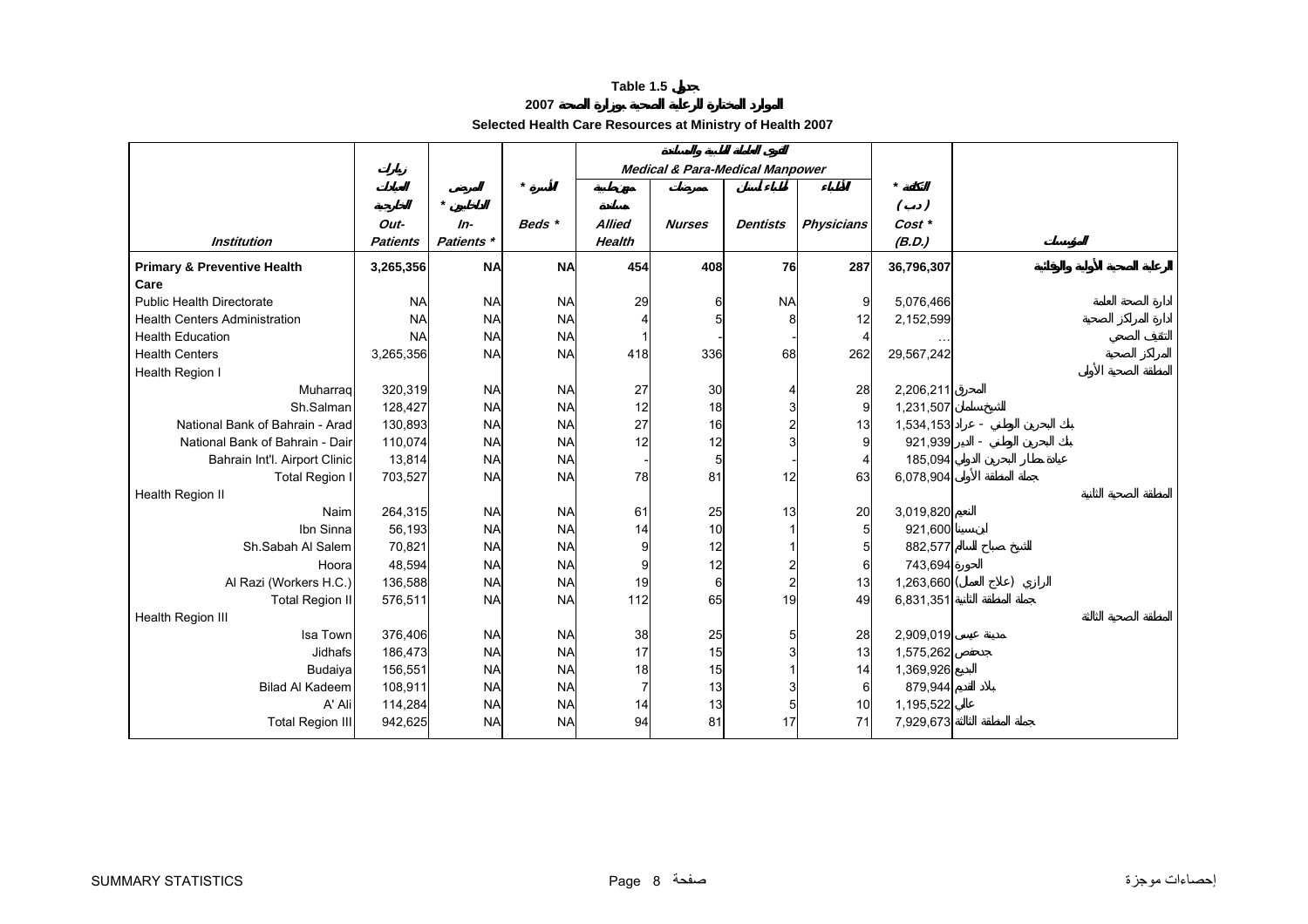## **(Cont'd) Table 1.5 جدول ) تابع(**

## **2007**

**Selected Health Care Resources at Ministry of Health 2007** 

|                                                                        |                        |                        |                        |               | <b>Medical &amp; Para-Medical Manpower</b> |                                           |                   |                         |  |  |
|------------------------------------------------------------------------|------------------------|------------------------|------------------------|---------------|--------------------------------------------|-------------------------------------------|-------------------|-------------------------|--|--|
|                                                                        |                        | $\star$                | $\star$                |               |                                            |                                           |                   | $\star$                 |  |  |
|                                                                        | Out-                   | $In-$                  | Beds *                 | <b>Allied</b> | <b>Nurses</b>                              | <b>Dentists</b>                           | <b>Physicians</b> | $( \cdot )$<br>$Cost *$ |  |  |
| Institution                                                            | <b>Patients</b>        | Patients *             |                        | <b>Health</b> |                                            |                                           |                   | (B.D.)                  |  |  |
|                                                                        |                        |                        |                        |               |                                            |                                           |                   |                         |  |  |
| Health Region IV                                                       |                        |                        |                        |               |                                            |                                           |                   |                         |  |  |
| <b>Hamad Town</b><br>Sitra                                             | 131,413                | <b>NA</b><br><b>NA</b> | <b>NA</b><br><b>NA</b> | 13<br>30      | 14<br>27                                   | $\overline{\mathbf{c}}$<br>$\overline{5}$ | 8<br>17           | 1,208,545               |  |  |
| Hamad Kanoo                                                            | 270,491<br>156,331     | <b>NA</b>              | <b>NA</b>              | 19            | 15                                         | $\overline{c}$                            | 16                | 1,778,386<br>1,353,548  |  |  |
| East Riffa                                                             | 107,308                | <b>NA</b>              | <b>NA</b>              | 17            | 18                                         | $\overline{c}$                            | 10                | 1,186,230               |  |  |
| Kuwait                                                                 | 95,771                 | <b>NA</b>              | <b>NA</b>              | 14            | 12                                         | $\overline{\mathbf{c}}$                   | 7                 | 1,002,926               |  |  |
| Mohammed Bin Jassim Kanoo                                              | 243,687                | <b>NA</b>              | <b>NA</b>              | 38            | 18                                         | 7                                         | 19                | 1,992,974               |  |  |
| Zallag                                                                 | 29,392                 | <b>NA</b>              | <b>NA</b>              |               |                                            |                                           |                   | 158,219                 |  |  |
| Jaw & Asker Clinic                                                     | 8,300                  | <b>NA</b>              | <b>NA</b>              |               |                                            |                                           |                   | 46,486                  |  |  |
| <b>Total Region IV</b>                                                 | 1,042,693              | <b>NA</b>              | <b>NA</b>              | 134           | 109                                        | 20                                        | 79                | 8,727,314               |  |  |
|                                                                        | <b>NA</b>              | <b>NA</b>              | <b>NA</b>              | 2             | 61                                         | <b>NA</b>                                 | <b>NA</b>         |                         |  |  |
| <b>School Health Program</b>                                           |                        |                        |                        |               |                                            |                                           |                   |                         |  |  |
| <b>Secondary Health Care (Hospitals)</b>                               | 558,886                | 55,046                 | 1,375                  | 451           | 2,106                                      | 6                                         | 671               | 82,992,578              |  |  |
| Salmaniya Medical Complex *                                            | 518,287                | 46,738                 | 895                    | 425           | 1,677                                      | 6                                         | 625               | 71,640,790              |  |  |
| Psychiatric Hospital                                                   | 40,599                 | 1,112                  | 214                    | 13            | 204                                        |                                           | 46                | 6,252,706               |  |  |
| Geriatric Hospital & Long Stay Wards*                                  | <b>NA</b>              | 165                    | 149                    |               | 60                                         |                                           |                   | 1,095,777               |  |  |
| <b>Maternity Hospitals</b>                                             | <b>NA</b>              | 7,031                  | 117                    | 13            | 165                                        | <b>NA</b>                                 |                   | 4,003,305               |  |  |
| Jidhafs Hospital                                                       | <b>NA</b>              | 5,250                  | 80                     | 8             | 84                                         | <b>NA</b>                                 | $\sim$            | 1,859,736               |  |  |
| Muharraq Hospital<br>Sitra Hospital                                    | <b>NA</b><br><b>NA</b> | 1,743<br>20            | 31                     | 5             | 65                                         | <b>NA</b><br><b>NA</b>                    | $\ddotsc$         | 1,711,456<br>170,995    |  |  |
|                                                                        | <b>NA</b>              | 6                      |                        |               |                                            | <b>NA</b>                                 | $\ddotsc$         | 146,220                 |  |  |
| West Region Hospital<br>Riffa Hospital                                 | <b>NA</b>              | 12                     |                        |               |                                            | <b>NA</b>                                 | $\ddotsc$         | 114,898                 |  |  |
|                                                                        |                        |                        |                        |               |                                            |                                           | $\ddotsc$         |                         |  |  |
|                                                                        | <b>NA</b>              | <b>NA</b>              | <b>NA</b>              |               |                                            |                                           |                   |                         |  |  |
| <b>Training Directorate</b>                                            | <b>NA</b>              | <b>NA</b>              | <b>NA</b>              |               |                                            | 34                                        | 78                |                         |  |  |
| <b>Overseas Treatment</b><br><b>Medical Review</b>                     | <b>NA</b>              | <b>NA</b><br><b>NA</b> | <b>NA</b><br><b>NA</b> |               |                                            |                                           |                   | 4,617,962               |  |  |
|                                                                        | <b>NA</b>              | <b>NA</b>              | <b>NA</b>              |               |                                            |                                           |                   | 150,907                 |  |  |
| <b>College of Health Sciences</b><br><b>Licensing and Registration</b> | <b>NA</b><br><b>NA</b> | <b>NA</b>              | <b>NA</b>              |               |                                            |                                           |                   | 1,851,404<br>426,533    |  |  |
| <b>Directorate of Pharmacy</b>                                         | <b>NA</b>              | <b>NA</b>              | <b>NA</b>              | 14            |                                            |                                           |                   | 349,461                 |  |  |
| <b>Others</b>                                                          | <b>NA</b>              | <b>NA</b>              | <b>NA</b>              | 16            |                                            |                                           |                   |                         |  |  |
|                                                                        |                        |                        |                        |               |                                            |                                           |                   |                         |  |  |
| <b>Total</b>                                                           | 3,824,242              | 55,046                 | 1,375                  | 942           | 2,524                                      | 116                                       | 1,052             | $\cdots$                |  |  |

*\* Refer to conventions used in the report.* . *\**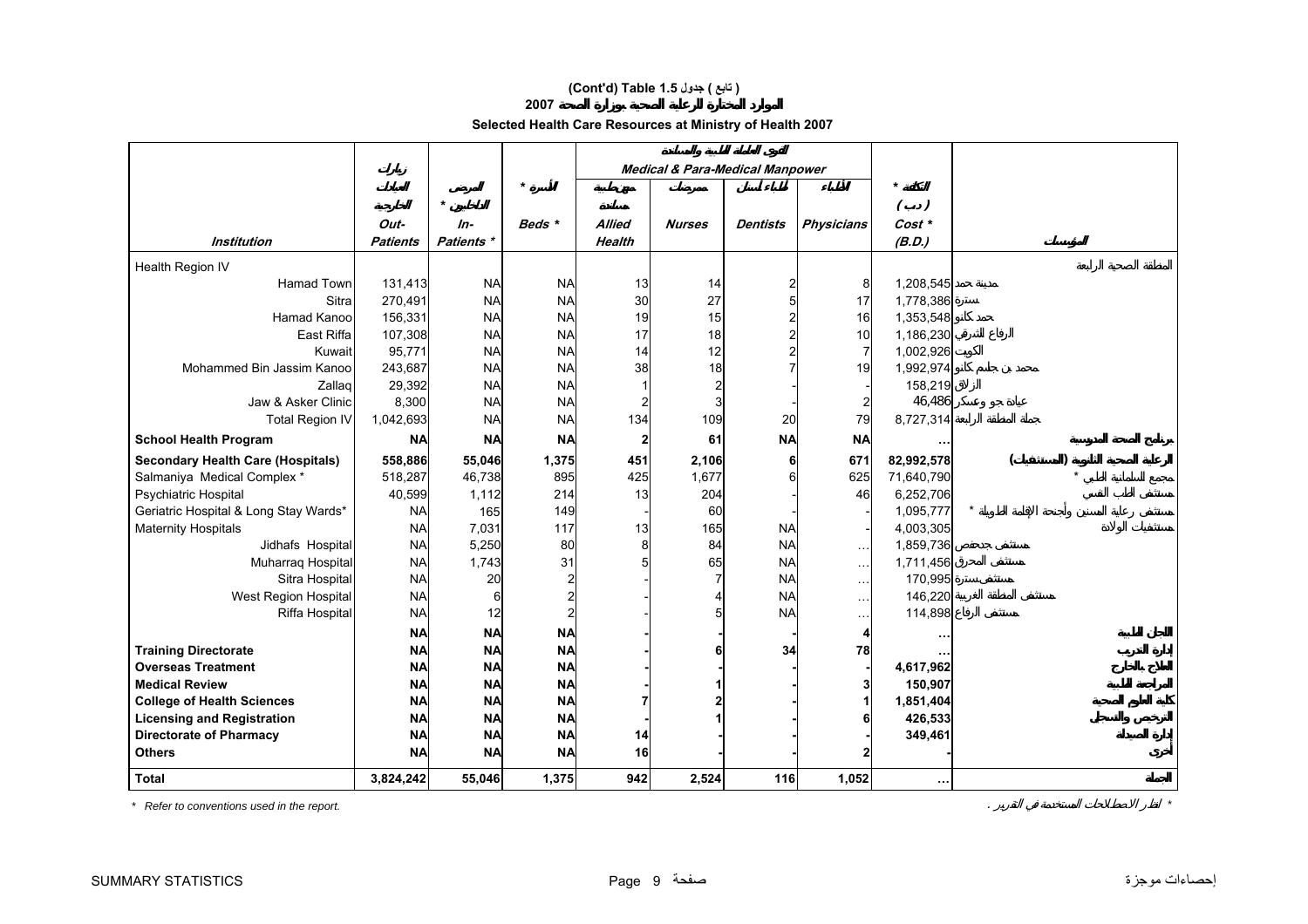

<span id="page-9-0"></span>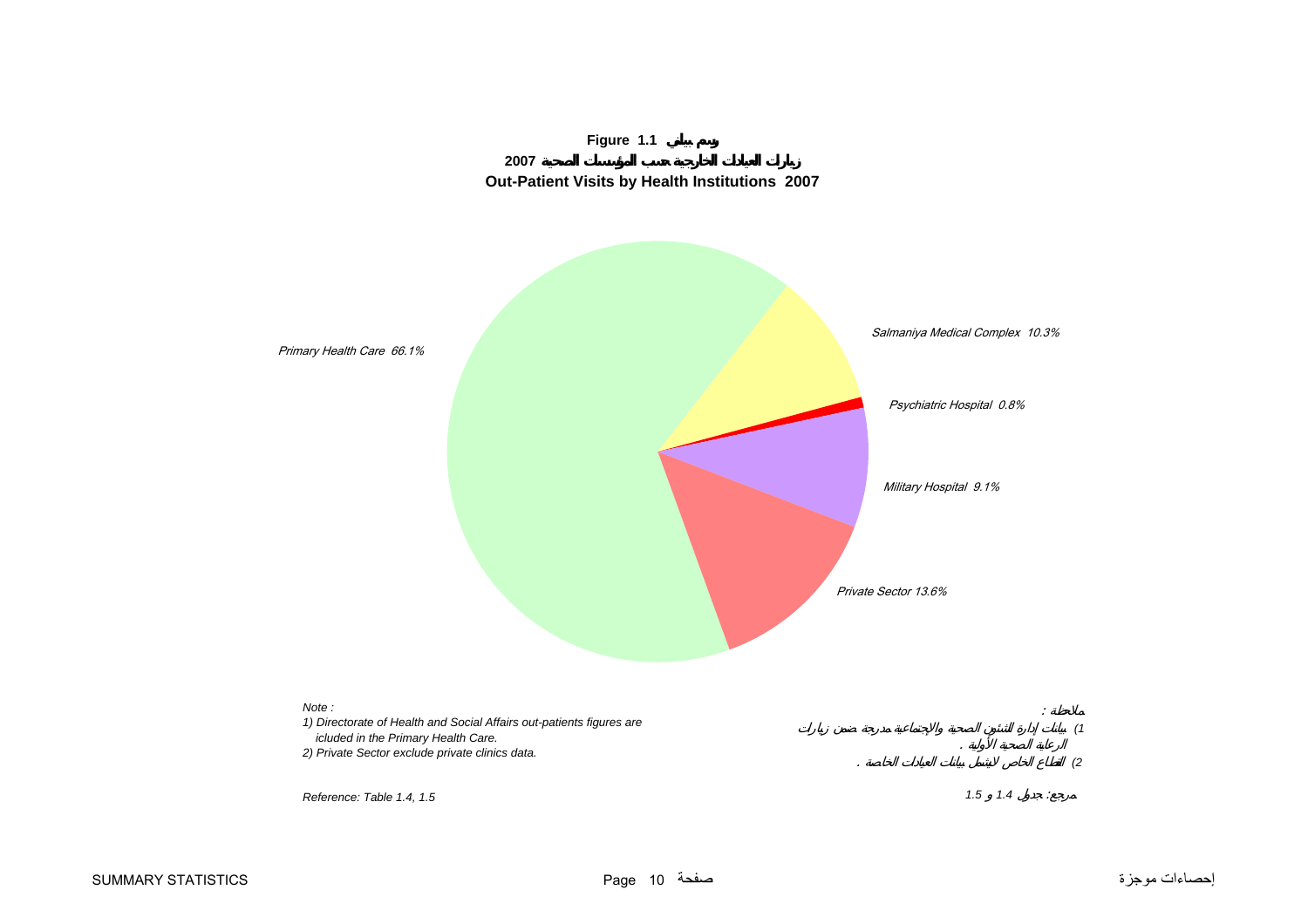**2007 - 2003Coverage with Primary Health Care 2003 - 2007**

<span id="page-10-0"></span>

| <b>Description</b>                                                    | 2007 | 2006 | 2005 | 2004      | 2003      |           |  |
|-----------------------------------------------------------------------|------|------|------|-----------|-----------|-----------|--|
| Population with access to local health services                       | 100  | 100  | 100  | 100       | 100       |           |  |
| Population with access to safe drinking water                         | 100  | 100  | 100  | 100       | 100       |           |  |
| Population with adequate excreta disposal facilities                  | 100  | 100  | 100  | 100       | 100       |           |  |
| Infants fully immunized with                                          |      |      |      |           |           |           |  |
| <b>BCG (Bacille Calmette-Guerin)</b>                                  | 87.0 | 83.2 | 89.3 | <b>NA</b> | <b>NA</b> |           |  |
| DPT (Diphtheria, Tetanus, Pertussis)                                  | 96.7 | 98.4 | 98.2 | 97.7      | 97.3(     |           |  |
| OPV (Oral Polio)                                                      | 96.7 | 98.4 | 98.1 | 97.7      | 97.3      |           |  |
| Hepatitis B (HB)                                                      | 96.7 | 98   | 98   | 98        |           | 98()      |  |
| Children of age 1 year *                                              |      |      |      |           |           |           |  |
| MMR1 (Mumps, Measles, Rubella)                                        | 100  | 100  | 100  | 98.8      | 100       |           |  |
| Children of age 6 years *                                             |      |      |      |           |           |           |  |
| MMR2 (Mumps, Measles, Rubella)                                        | 100  | 99   | 99.1 | 100       | 99.5(     |           |  |
| Pregnant women given 2 doses or more of tetanus toxoid *              | 39.6 | 44.3 | 48.5 | 49.3      | 55.5      |           |  |
| Pregnant women attended by trained personnel                          | 100  | 100  | 100  | 97.7      | 99        |           |  |
| Women delivered by trained personnel                                  | 99.4 | 99.4 | 99.4 | 99.2      | 99.3      |           |  |
| Infants attended by trained personnel                                 | 96.7 | 98.7 | 98.5 | 98.2      | 98.4      |           |  |
| * For more information, refer to conventions (Public Health chapter). |      |      |      |           |           | $\cdot$ ( |  |

*Note: BCG vaccine is given only for infant of non-Bahraini mothers from endemic countries.* . :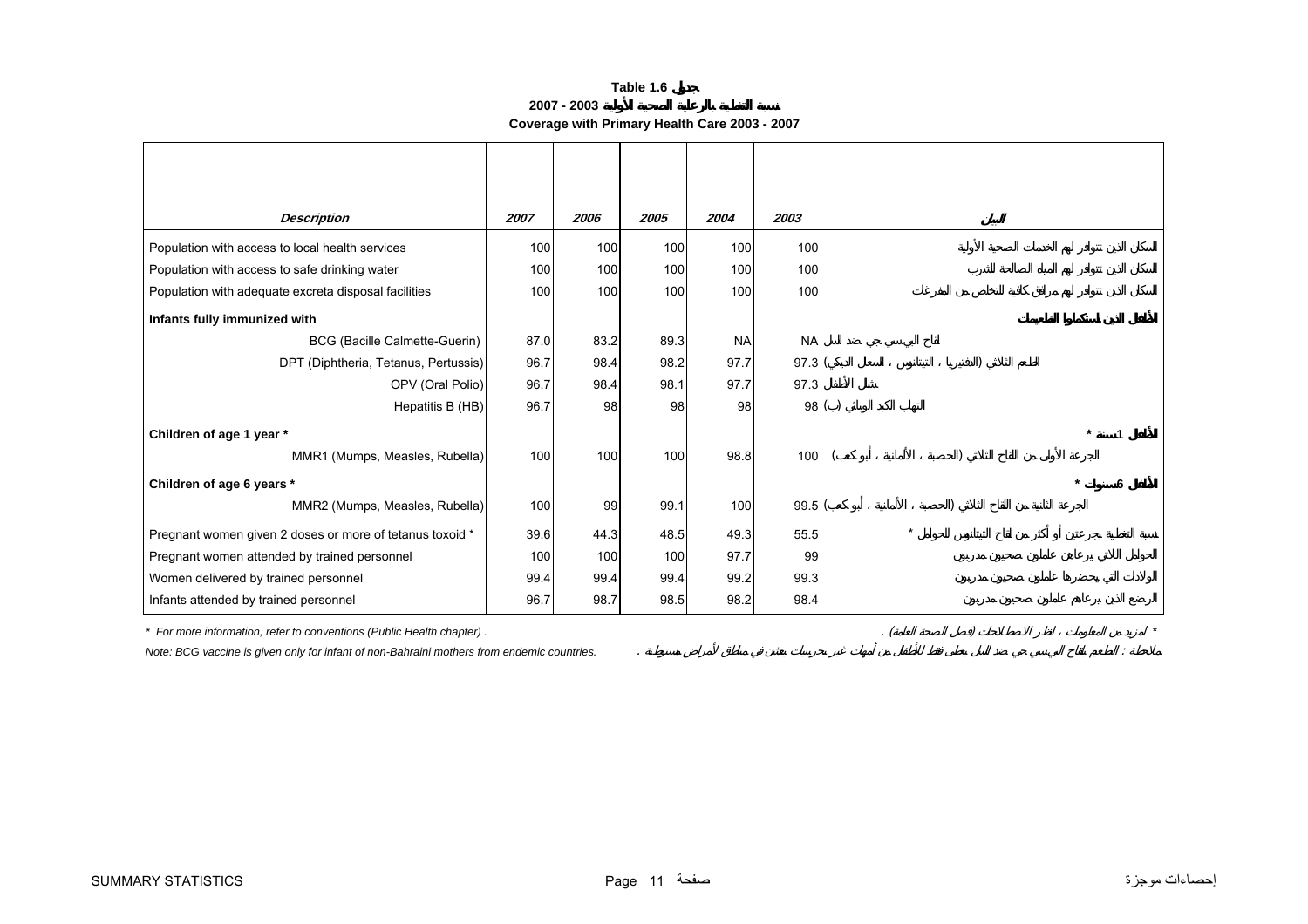### **Table 1.7 2007 - 2003Vital Statistics Reported Data 2003 - 2007**

<span id="page-11-0"></span>

| <b>Indicator</b>                             | 2007  | 2006  | 2005  | 2004  | 2003  |                                    |
|----------------------------------------------|-------|-------|-------|-------|-------|------------------------------------|
| Crude birth rate/1000 population             | 15.4  | 20.2  | 20.9  | 21.1  | 21.1  | 1000                               |
| Still birth rate/1000 births                 | 6.8   | 6.2   | 7.4   | 8.2   | 7.2   | 1000                               |
| Premature birth rate/1000 live births        | 110.0 | 102.6 | 98.5  | 108.4 | 111.5 | 1000                               |
| Sex ratio at birth : Male / (per 100 Female) | 103.6 | 102.6 | 103.8 | 100.5 | 101.6 | ) /<br>100<br>$\ddot{\phantom{1}}$ |
| Mean of life expectancy at birth             | 74.8  | 74.8  | 74.8  | 73.8  | 73.8  |                                    |
| Perinatal mortality rate/1000 births         | 10.1  | 8.5   | 10.2  | 11.8  | 10.3  | 1000                               |
| Neonatal mortality rate/1000 live births     | 4.9   | 3.7   | 5.0   | 5.7   | 5.0   | 1000                               |
| Postneonatal mortality rate/1000 live births | 3.4   | 3.9   | 3.8   | 3.4   | 2.3   | 1000                               |
| Infant mortality rate/1000 live births       | 8.3   | 7.6   | 8.9   | 9.1   | 7.3   | 1000                               |
| Under 5 yrs mortality/1000 live births       | 10.3  | 10.1  | 10.9  | 10.8  | 9.5   | 5<br>1000                          |
| Under 5 yrs mortality/1000 child<5yrs old    | 2.2   | 2.4   | 2.7   | 2.6   | 2.2   | 5<br>5                             |
| Maternal mortality rate/100,000 live births  | 18.8  | 13.3  | 6.6   | 20.1  | 20.6  | 100,000                            |
| Crude death rate/1000 population             | 2.2   | 3.1   | 3.1   | 3.1   | 3.1   | 1000                               |

*Note: a) All data excluding abroad births.* . ( :

 *b) Deaths include some visitors .* . (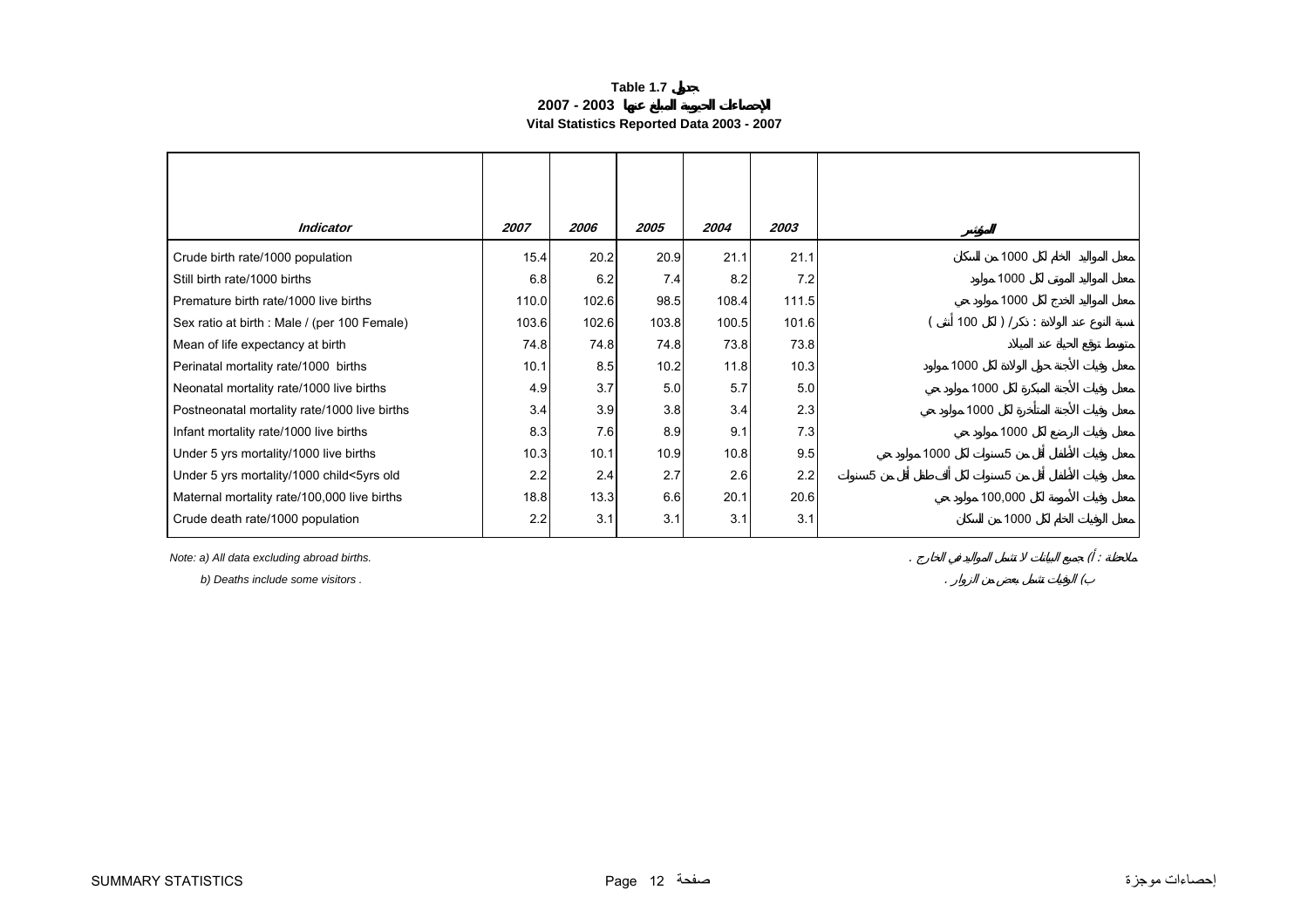| 2007 - 2003                                                        |  |
|--------------------------------------------------------------------|--|
| Registered Vital Statistics and Demographic Indicators 2003 - 2007 |  |

<span id="page-12-0"></span>

| <b>Indicator</b>                      | 2007      | 2006    | 2005    | 2004    | 2003          | Nationality     |      |
|---------------------------------------|-----------|---------|---------|---------|---------------|-----------------|------|
| Population                            | 527,433   | 459,012 | 448,491 | 438,209 | 427,955 Bah   |                 |      |
|                                       | 511,864   | 283,549 | 276,154 | 268,951 |               | 261,463 Non-Bah |      |
|                                       | 1,039,297 | 742,562 | 724,645 | 707,160 | 689,418 Total |                 |      |
| Live births by Father's Nationality   | 12,264    | 11,707  | 11,987  | 11,705  | 11,317 Bah    |                 |      |
|                                       | 3,798     | 3,346   | 3,211   | 3,263   |               | 3,243 Non-Bah   |      |
|                                       | 16,062    | 15,053  | 15,198  | 14,968  | 14,560 Total  |                 |      |
| Deaths (reported)                     | 1,774     | 1,805   | 1,805   | 1,802   | 1,738 Bah     |                 |      |
|                                       | 496       | 512     | 417     | 413     |               | 376 Non-Bah     |      |
|                                       | 2,270     | 2,317   | 2,222   | 2,215   |               | 2,114 Total     |      |
| Natural population increment          | 10,490    | 9,902   | 10,182  | 9,903   | 9,579 Bah     |                 |      |
|                                       | 3,302     | 2,834   | 2,794   | 2,850   |               | 2,867 Non-Bah   |      |
|                                       | 13,792    | 12,736  | 12,976  | 12,753  | 12,446 Total  |                 |      |
| Natural population increment rate per | 19.9      | 21.6    | 22.7    | 22.6    |               | $22.4$ Bah      | 1000 |
| 1000 Population                       | 6.5       | 10.0    | 10.1    | 10.6    |               | 11.0 Non-Bah    |      |
|                                       | 13.3      | 17.2    | 17.9    | 18.0    |               | 18.1 Total      |      |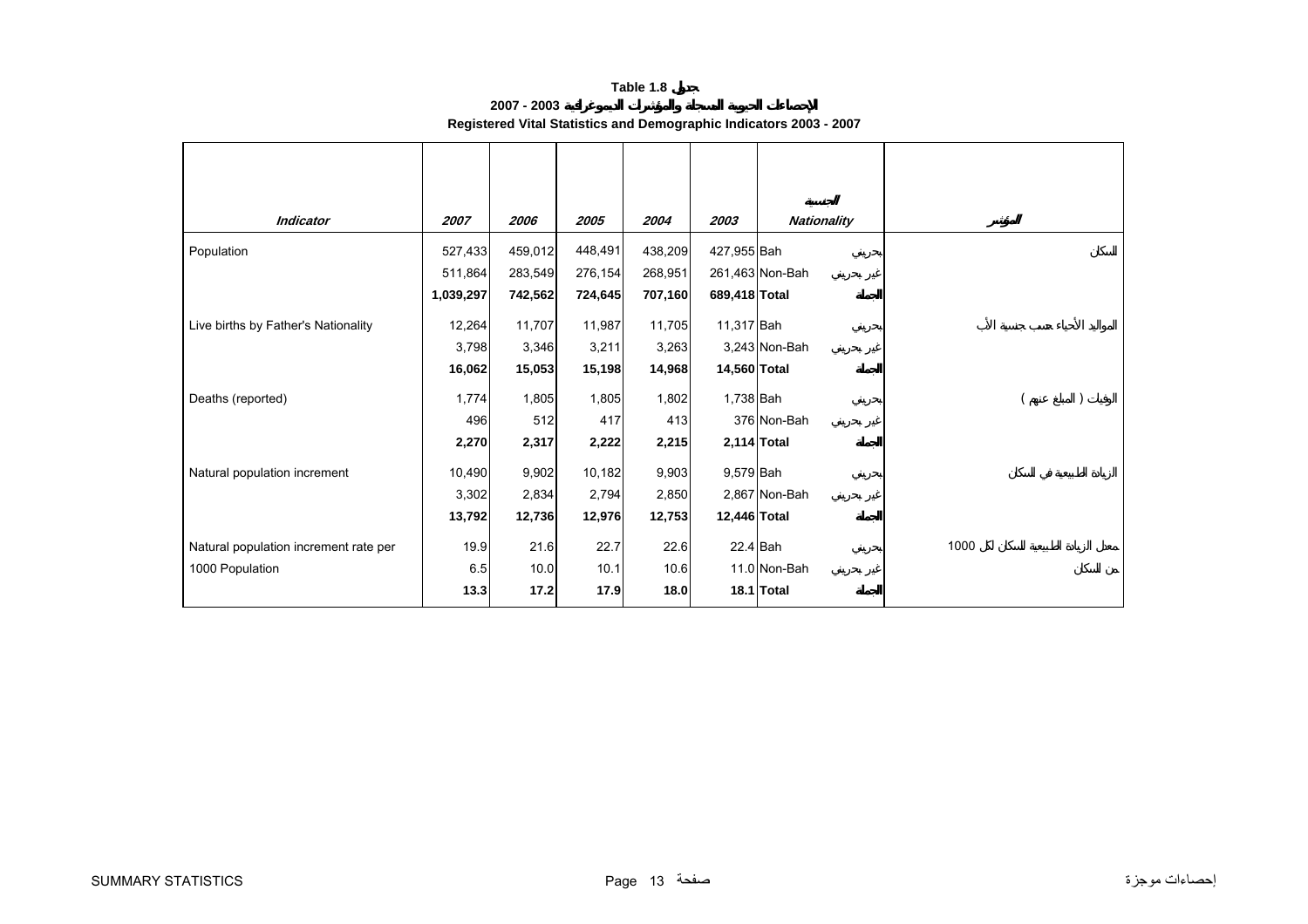## **(Cont'd) Table 1.8 جدول ) تابع(**

## **2007 - 2003**

**Registered Vital Statistics and Demographic Indicators 2003 - 2007**

| <b>Indicator</b>                           | 2007 | 2006 | 2005 | 2004 | 2003 | <b>Nationality</b> |           |
|--------------------------------------------|------|------|------|------|------|--------------------|-----------|
| Crude birth rate per 1000 population       | 23.3 | 25.5 | 26.7 | 26.7 |      | 26.4 Bah           | 1000      |
|                                            | 7.4  | 11.8 | 11.6 | 12.1 |      | 12.4 Non-Bah       |           |
|                                            | 15.5 | 20.3 | 21.0 | 21.2 |      | 21.1 Total         |           |
| Crude death rate per 1000 population       | 3.4  | 3.9  | 4.0  | 4.1  |      | $4.1$ Bah          | 1000      |
|                                            | 1.0  | 1.8  | 1.5  | 1.5  |      | 1.4 Non-Bah        |           |
|                                            | 2.2  | 3.1  | 3.1  | 3.1  |      | 3.1 Total          |           |
| General fertility rate (Female 15-49)      | 78.0 | 86.6 | 90.7 | 91.0 |      | 89.5 Bah           | $(49-15)$ |
|                                            | 43.6 | 68.2 | 68.4 | 70.9 |      | 73.1 Non-Bah       |           |
|                                            | 62.9 | 80.2 | 82.9 | 84.0 |      | 83.8 Total         |           |
| Total fertility rate per women             | 2.7  | 3.0  | 3.1  | 3.1  |      | $3.1$ Bah          |           |
| (Female 15-49)                             | 1.3  | 2.0  | 2.0  | 2.2  |      | 2.2 Non-Bah        | $(49-15)$ |
|                                            | 2.0  | 2.5  | 2.6  | 2.6  |      | 2.6 Total          |           |
| Infant mortality rate per 1000 live births | 7.3  | 7.3  | 8.9  | 9.1  |      | 8.0 Bah            | 1000      |
|                                            | 11.3 | 9.0  | 8.4  | 10.4 |      | 4.9 Non-Bah        |           |
|                                            | 8.3  | 7.6  | 8.8  | 9.4  |      | 7.3 Total          |           |
| Sex ratio at birth (Male: 100 Female)      | 104  | 104  | 105  | 100  |      | $100$ Bah          | 100:      |
|                                            | 103  | 102  | 103  | 100  |      | 104 Non-Bah        |           |
|                                            | 103  | 103  | 105  | 100  |      | 101 Total          |           |

*Note : These rates differ from the rates of reported births.* . :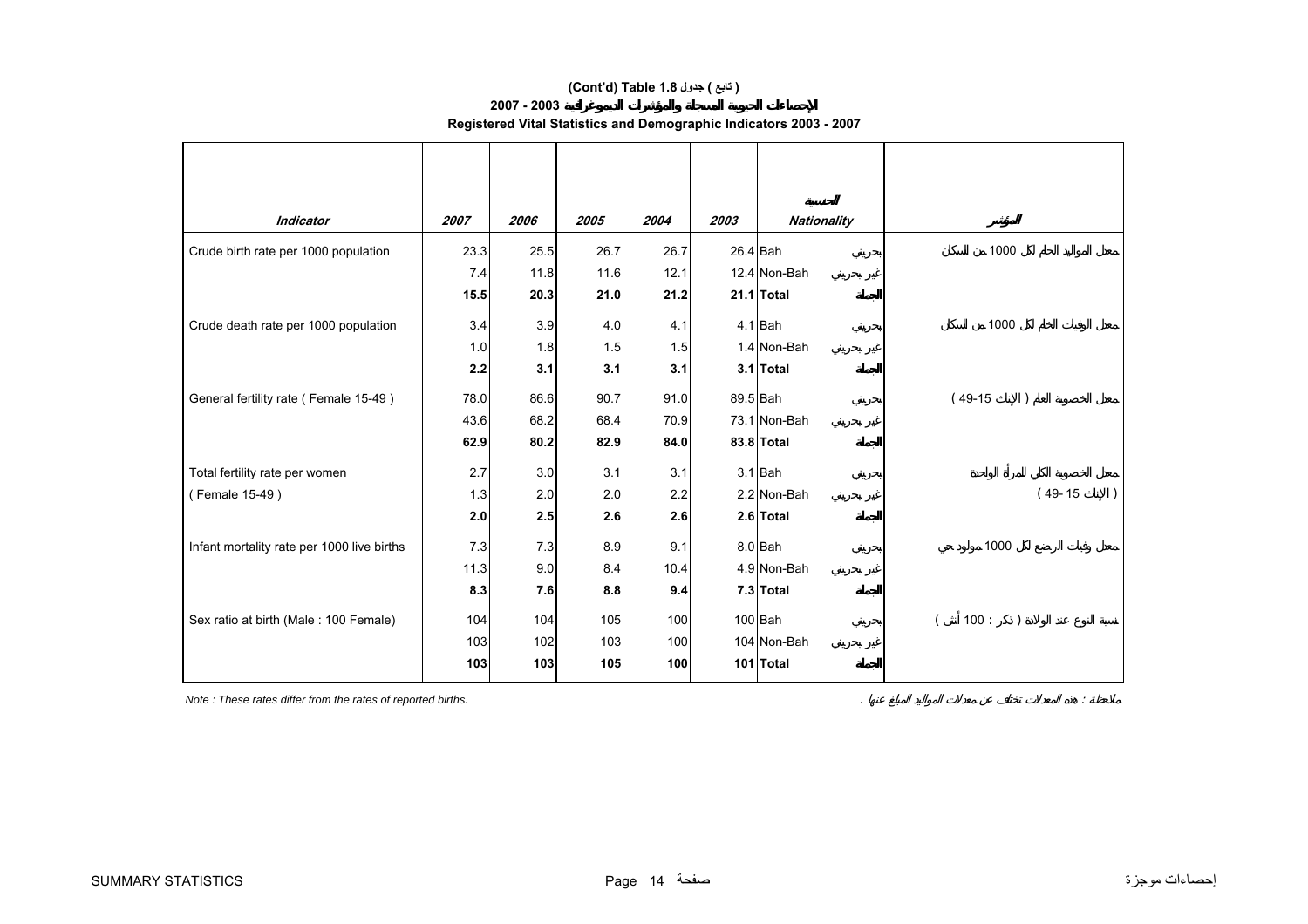**2007 - 2003 ( )** 

**Selected Morbidity Indicators (Reported Communicable Diseases) 2003 - 2007**

<span id="page-14-0"></span>

|                                               |      |                |              |      |           |         | <b>ICD-10</b> |
|-----------------------------------------------|------|----------------|--------------|------|-----------|---------|---------------|
| <b>Disease</b>                                | 2007 | 2006           | 2005         | 2004 | 2003      |         | Code          |
| Cholera                                       |      | $\overline{2}$ |              |      |           |         | A00           |
| Malaria (P.falciparum)                        |      | 11             | 11           | 3    | 32        |         | <b>B50</b>    |
| Malaria (P.vivax)                             | 92   | 57             | 57           | 81   | 55        |         | <b>B51</b>    |
| Malaria Mixed                                 |      | $\overline{2}$ | $\mathbf{3}$ |      | <b>NA</b> |         | <b>B52</b>    |
| Poliomyelitis                                 |      |                |              |      |           |         | A80           |
| Measles                                       | 7    | 3              | 4            | 11   | 12        |         | <b>B05</b>    |
| Pulmonary TB *                                | 180  | 170            | 171          | 126  | 132       | $\star$ | A15-A16       |
| Diphtheria                                    |      |                |              |      |           |         | A36           |
| Non-neonatal tetanus                          |      |                |              |      |           |         | A34-A35       |
| Neonatal tetanus                              |      |                |              |      |           |         | A33           |
| <b>AIDS</b>                                   |      | 3              | 10           | 5    | 11        |         | B20-B24       |
| Meningococcal menigitis                       |      |                |              |      |           |         | A39.0         |
| Other and unspecified predominantly sexually  | 84   | 149            | 433          | 458  | $\cdots$  |         | A63-A64       |
| transmitted diseases not elsewhere classified |      |                |              |      |           |         |               |

*\* Bahraini & Non-Bahraini were included, non-Bahraini repatriated after \**

 *receiving the required treatment according to national policy.* .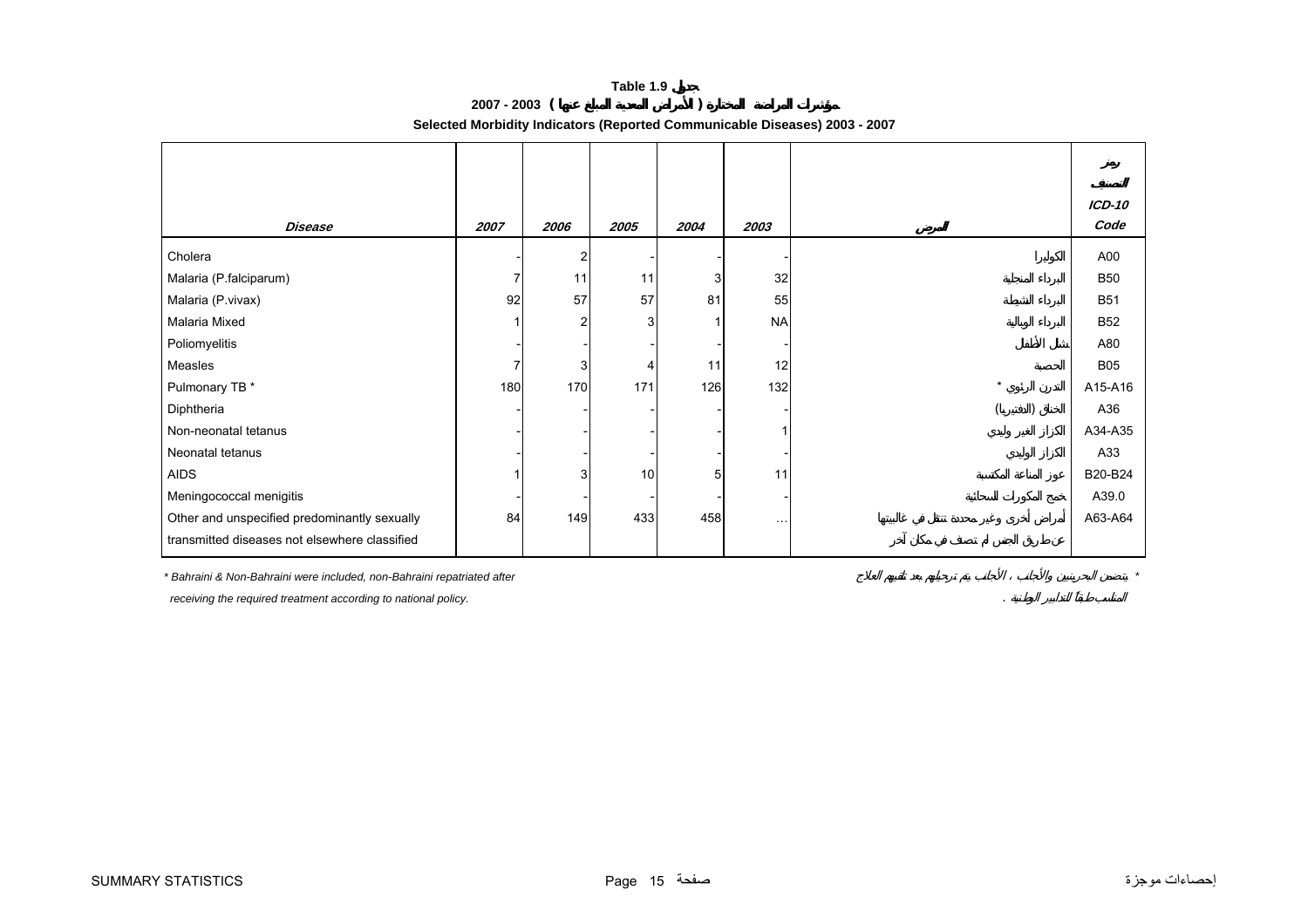### **Table 1.10 2007 - 2003 Health For All Indicators 2003 - 2007**

<span id="page-15-0"></span>

| 2007     | 2006                                                                  | 2005                                  | 2004 | 2003 |                                                                                                        |  |  |  |  |
|----------|-----------------------------------------------------------------------|---------------------------------------|------|------|--------------------------------------------------------------------------------------------------------|--|--|--|--|
|          |                                                                       |                                       |      |      | <b>Indicators</b>                                                                                      |  |  |  |  |
|          | 1979                                                                  |                                       |      |      |                                                                                                        |  |  |  |  |
|          | Bahrain committed to the Health for All since 1979                    |                                       |      |      | The number of countries in which health for all is continuing to                                       |  |  |  |  |
|          |                                                                       |                                       |      |      | receive endorsement as policy at the highest level                                                     |  |  |  |  |
|          |                                                                       |                                       |      |      |                                                                                                        |  |  |  |  |
|          | Annual Report from Health Education provides details of               |                                       |      |      | The number of countries in which mechanisms for involving people in the implementation of strategies   |  |  |  |  |
|          |                                                                       | community involvement in health care. |      |      | are fully functioning or are being further developed                                                   |  |  |  |  |
|          |                                                                       |                                       |      |      |                                                                                                        |  |  |  |  |
|          |                                                                       |                                       |      |      | The number of countries in which resourses for primary health care are                                 |  |  |  |  |
|          | Provided free for nationals, available within 1 hour's walk or travel |                                       |      |      | becoming more equitably distributed                                                                    |  |  |  |  |
|          |                                                                       |                                       |      |      |                                                                                                        |  |  |  |  |
|          | Bahrain contributes to and benefits from WHO membership it            |                                       |      |      |                                                                                                        |  |  |  |  |
|          |                                                                       | receives no 'aid' as such.            |      |      | The amount of international aid received or given for health                                           |  |  |  |  |
|          |                                                                       |                                       |      |      | $\star$                                                                                                |  |  |  |  |
| $\ldots$ | $\sim$                                                                | 3.9                                   | 4.0  | 3.8  |                                                                                                        |  |  |  |  |
|          |                                                                       |                                       |      |      | The percentage of gross national product (GNP) (GNDI) spent on health *                                |  |  |  |  |
| 25.1     | 24.4                                                                  | 22.1                                  | 22.5 | 22.7 |                                                                                                        |  |  |  |  |
|          |                                                                       |                                       |      |      | The percentage of the national health expenditure devoted to local health services                     |  |  |  |  |
|          |                                                                       |                                       |      |      | (Primary Health Care) - Ministry of Health                                                             |  |  |  |  |
| 100      | 100                                                                   | 100                                   | 100  | 100  |                                                                                                        |  |  |  |  |
|          |                                                                       |                                       |      |      | The percentage of the population covered by primary health care with at least the following:           |  |  |  |  |
|          |                                                                       |                                       |      |      |                                                                                                        |  |  |  |  |
| 100      | 100                                                                   | 100                                   | 100  | 100  |                                                                                                        |  |  |  |  |
|          |                                                                       |                                       |      |      | Safe water in the home or with reasonable access and adequate excreta-disposal<br>facilities avaliable |  |  |  |  |
|          | * Source: Ministry of Finance.                                        |                                       |      |      |                                                                                                        |  |  |  |  |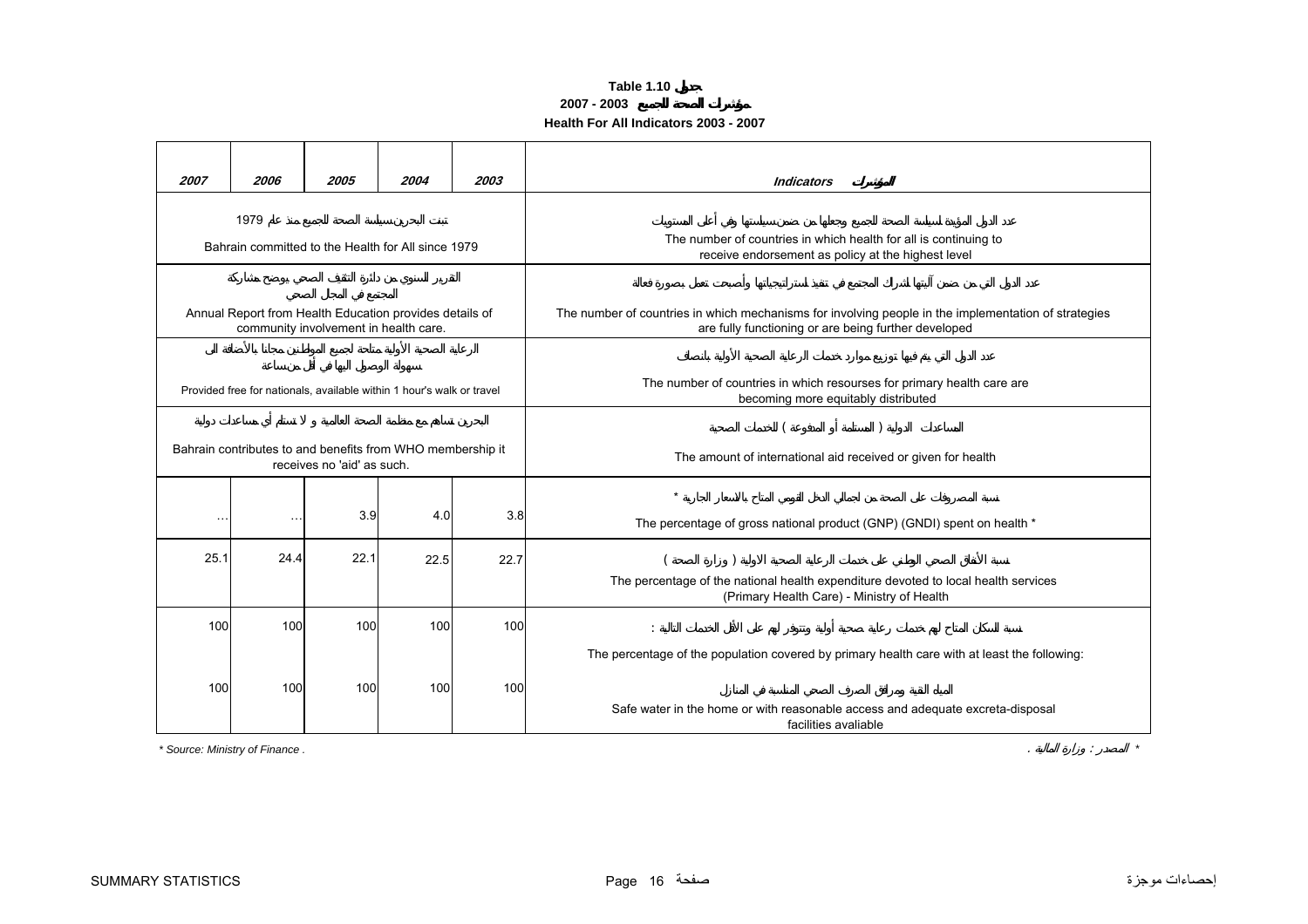## **2007 - 2003 Health For All Indicators 2003 - 2007 (Cont'd) Table 1.10 ( )**

| 2007       | 2006                   | 2005      | 2004      | 2003      |                                                                                                              |  |  |  |  |
|------------|------------------------|-----------|-----------|-----------|--------------------------------------------------------------------------------------------------------------|--|--|--|--|
|            |                        |           |           |           | <b>Indicators</b>                                                                                            |  |  |  |  |
|            |                        |           |           |           |                                                                                                              |  |  |  |  |
|            |                        |           |           |           | Immunization coverage against :                                                                              |  |  |  |  |
| 96.7       | 98.4                   | 98.2      | 97.7      | 97.3      | DPT (Diphtheria, Tetanus, Pertussis)                                                                         |  |  |  |  |
| 100        | 100                    | 100       | 99.0      | 100       | (MMR1) Mumps, Measles, Rubella (                                                                             |  |  |  |  |
| 100.0      | 99.0                   | 99.1      | 100       | 99.5      | (MMR2) Mumps, Measles, Rubella (                                                                             |  |  |  |  |
| 96.7       | 98.4                   | 98.1      | 97.7      | 97.3      | Poliomyelities                                                                                               |  |  |  |  |
| 87.0       | 83.2                   | 89.3      | $\cdots$  |           | لقاح الب <i>ي</i> سي جي ضد السل <sup>(1)</sup><br><b>BCG</b>                                                 |  |  |  |  |
|            |                        |           |           |           |                                                                                                              |  |  |  |  |
| 100        | 100                    | 100       | 100       | 100       | Acces to local health servies, including availability of essential drugs, within<br>one hours walk or travel |  |  |  |  |
|            |                        |           |           |           | $\overline{2}$                                                                                               |  |  |  |  |
|            |                        |           |           |           | Attendance by trained personnel for pregnancy and childbirth, and care for children                          |  |  |  |  |
|            |                        |           |           |           | up to at least one year of age <sup>2</sup>                                                                  |  |  |  |  |
| 99.4       | 99.4                   | 99.4      | 99.2      | 99.3      | Deliveries                                                                                                   |  |  |  |  |
| 96.7       | 98.7                   | 98.5      | 98.2      | 98.4      | Infants                                                                                                      |  |  |  |  |
| 53.4 $(3)$ | $\ddot{\phantom{1}}$ . | $\sim$    | $\ddotsc$ |           | $(49 - 15)$                                                                                                  |  |  |  |  |
|            |                        |           |           |           | The percentage of women of childbearing age (15 - 49) using family planning                                  |  |  |  |  |
| 91.4       | 92.1                   | 92.2      | 91.8      | 90.0      | 2,500                                                                                                        |  |  |  |  |
|            |                        |           |           |           | The percentage of new-borns weighing at least 2,500 grams at birth (include undetermined)                    |  |  |  |  |
|            |                        |           |           |           |                                                                                                              |  |  |  |  |
|            |                        |           |           |           |                                                                                                              |  |  |  |  |
|            |                        |           |           |           | The percentage of children whose weight for age and/or weight-for-height are acceptable                      |  |  |  |  |
| 92.4% (3)  | $\ddotsc$              | $\ddotsc$ | $\ldots$  | $\ddotsc$ | Weight for Age                                                                                               |  |  |  |  |
| 93.6% (3)  | $\cdots$               | $\cdots$  | $\cdots$  | $\cdots$  | Weight for Height                                                                                            |  |  |  |  |
| 91.9% (3)  | $\cdots$               | $\cdots$  | $\ldots$  |           | Height for age                                                                                               |  |  |  |  |

<sup>3</sup> Source: Multiple Indicators Cluster Survey 2000, Bahrain . **2000** *3* 2000 *3* 2000 *3* 2000 *3* 2000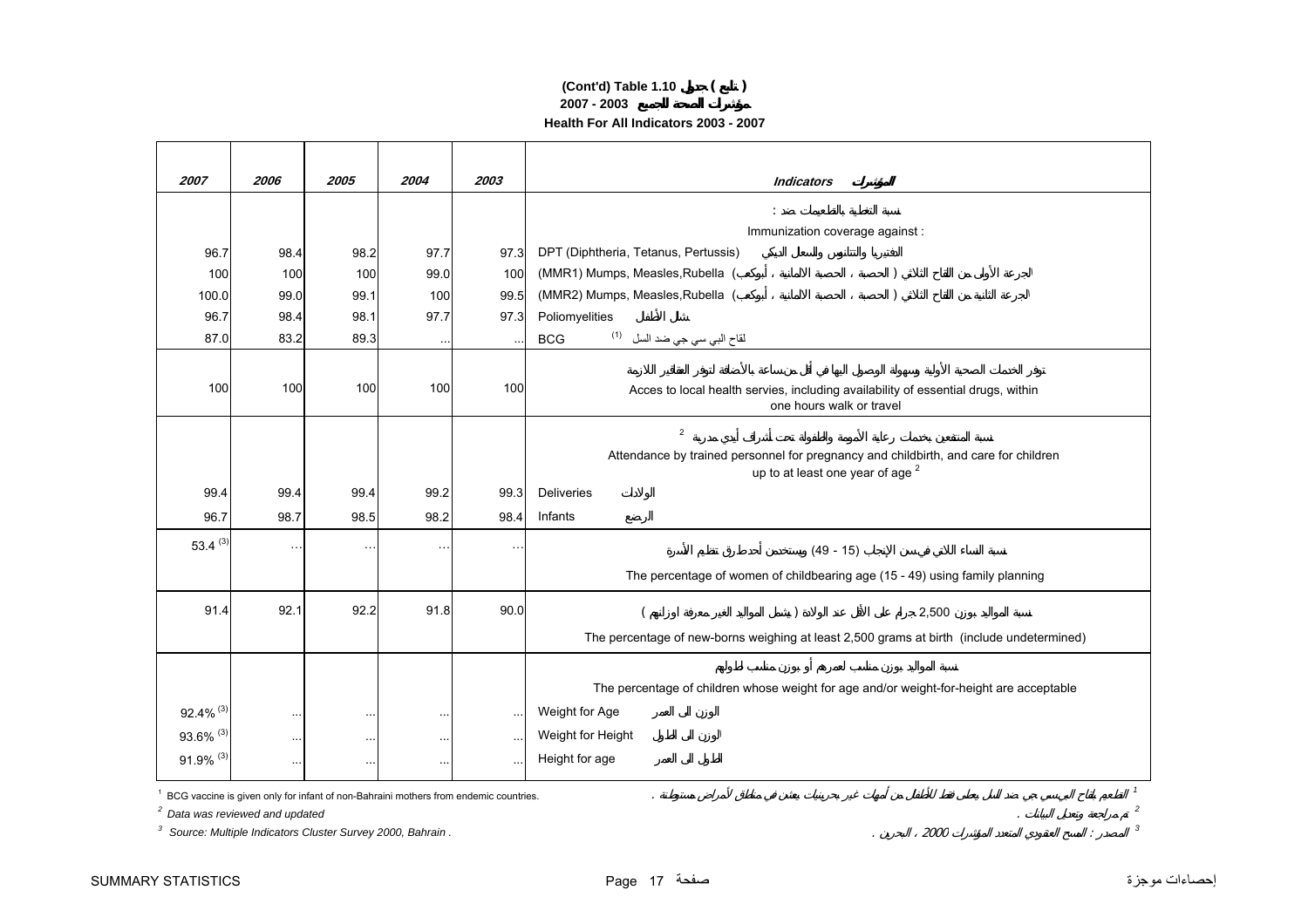## **(Cont'd) Table 1.10 ( ) 2007 - 2003 Health For All Indicators 2003 - 2007**

| 2007                    | 2006          | 2005   | 2004          | 2003      | <b>Indicators</b>                                                          |  |
|-------------------------|---------------|--------|---------------|-----------|----------------------------------------------------------------------------|--|
| 8.3                     | 7.6           | 8.9    | 9.1           | 7.3       | معدل وفيات الأطفال الرضع لكل 1000 مولود حي                                 |  |
|                         |               |        |               |           | The infant mortality rate per 1000 live births                             |  |
| 18.8                    | 13.3          | 6.6    | 20.1          | 20.6      | 100.000                                                                    |  |
|                         |               |        |               |           | The maternal mortality rate per 100,000 live births (MMR)                  |  |
|                         |               |        |               |           | 5<br>1000                                                                  |  |
| 2.2                     | 2.4           | 2.7    | 2.6           | 2.2       | Probability of dying before the age of 5 years per 1000 child <5 years old |  |
| 10.3                    | 10.1          | 10.9   | 10.8          | 9.5       | 100.000                                                                    |  |
|                         |               |        |               |           | Probability of dying before the age of 5 years per 1000 live birth         |  |
|                         |               |        |               |           |                                                                            |  |
| 73.1                    | 73.1          | 73.1   | 72.1          | 72.1      | Life expectancy at birth by sex, in all identifiable subgroups<br>Male     |  |
| 77.3                    | 77.3          | 77.3   | 76.3          | 76.3      | Female                                                                     |  |
| 74.8                    | 74.8          | 74.8   | 73.8          | 73.8      | Mean                                                                       |  |
|                         |               |        |               |           | 15)                                                                        |  |
|                         |               |        |               |           | The adult literacy rate by sex in all identifiable sub groups (15 yrs+)    |  |
| $92.5\%$ <sup>(1)</sup> | $\ddotsc$     | .      | $\sim$ $\sim$ | $\ldots$  | Bahraini (Male)<br>بحريني (ذكر )                                           |  |
| 83% (1)                 | $\cdots$      | .      | $\cdots$      | $\ddotsc$ | بحريني (انٹي)<br>Bahraini (Female)                                         |  |
| 87.7% (1)               | $\ddotsc$     |        | $\sim$ $\sim$ |           | Bahraini (Both Sexes)<br>بحريني (كلا النوعي <u>ن)</u><br>0.376             |  |
|                         |               |        |               |           |                                                                            |  |
|                         |               |        |               |           | Financial Resources Indicators (US\$) US \$ = 0.376 B.D.                   |  |
| $\ddot{\phantom{1}}$ .  | $\sim$ $\sim$ | 18,465 | 15,813        | 14,069    | (2)<br>Gross Domestic Product (GDP) per Capita <sup>(2)</sup>              |  |
| $\sim$ $\sim$           | $\ddotsc$     | 17,895 | 14,999        | 13,353    | (2)<br>Gross National Disposable Income (GNP) per Capita <sup>(2)</sup>    |  |
| $\sim$ $\sim$ $\sim$    | $\ldots$      | 16,207 | 13,415        | 11,784    | (2)<br>Gross National Disposable Income (GNDI) per Capita <sup>(2)</sup>   |  |
| $\sim$ $\sim$ $\sim$    | $\sim$ $\sim$ | 631.3  | 538.9         | 493.0     | (2)<br>Total public expenditure on health per capita <sup>(2)</sup>        |  |
| 369.9                   | 422.6         | 378.5  | 332.4         | 310.9     |                                                                            |  |
|                         |               |        |               |           | Annual budget of Ministry of Health per capita (include projects)          |  |

*1 Census data 2001.*

*2 Source: Ministry of Finance .* . : *<sup>2</sup>*

. *2001* : *<sup>1</sup>*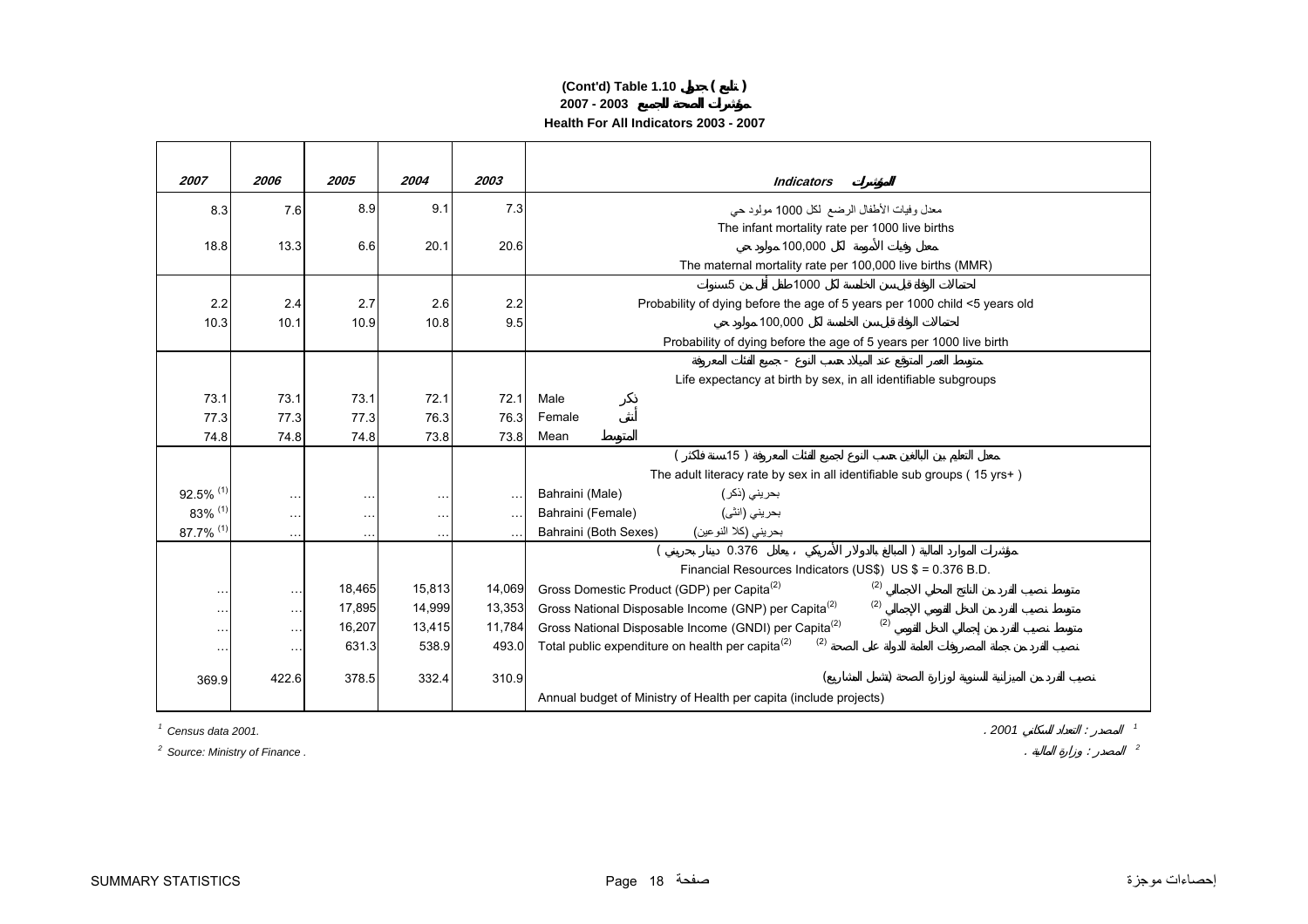**2007 - 2003**

# **Millennium Development Goals Related to Health 2003 - 2007**

<span id="page-18-0"></span>

| 2007         | 2006      | 2005      | 2004      | 2003          | <b>Indicator</b>                                                              | Goals                                |
|--------------|-----------|-----------|-----------|---------------|-------------------------------------------------------------------------------|--------------------------------------|
| 4.2 $(1)$    | $\ddotsc$ | $\ddotsc$ | $\ddotsc$ | $\sim$ $\sim$ | Prevalence of underweight children under five years of age                    | Eradicate extreme poverty and hunger |
| $53.5^{(2)}$ | $\sim$    |           |           | $\sim$ $\sim$ | Proportion of population below minimum level of dietary<br>energy consumption |                                      |
| 10.3         | 10.1      | 10.9      | 10.8      | 9.5           | 1000<br>Under-five mortality rate per 1000 live births                        | <b>Reduce child mortality</b>        |
| 8.3          | 7.6       | 8.9       | 9.1       | 7.3           | 1000<br>The infant mortality rate per 1000 live births                        |                                      |
| 100          | 100       | 100       | 98.8      | 100           | Proportion of one year old children immunized<br>against measles (MMR1)       |                                      |
| 18.8         | 13.3      | 6.6       | 20.1      | 20.6          | 100,000<br>Maternal mortality rate per 100,000 live births                    | Improve maternal health              |
| 99.4         | 99.4      | 99.4      | 99.2      | 99.3          | Proportion of births attended by skilled health personnel                     |                                      |

*1* Breastfeeding Patterns & Practices in the Kingdom of Bahrain, 2002.<br>
<sup>2</sup> National Nutrition Survey for Adult Bahraini Aged 19 Years and Over, 2000. *2 National Nutrition Survey for Adult Bahraini Aged 19 Years and Over, 2000.* . *2000* : *<sup>2</sup>*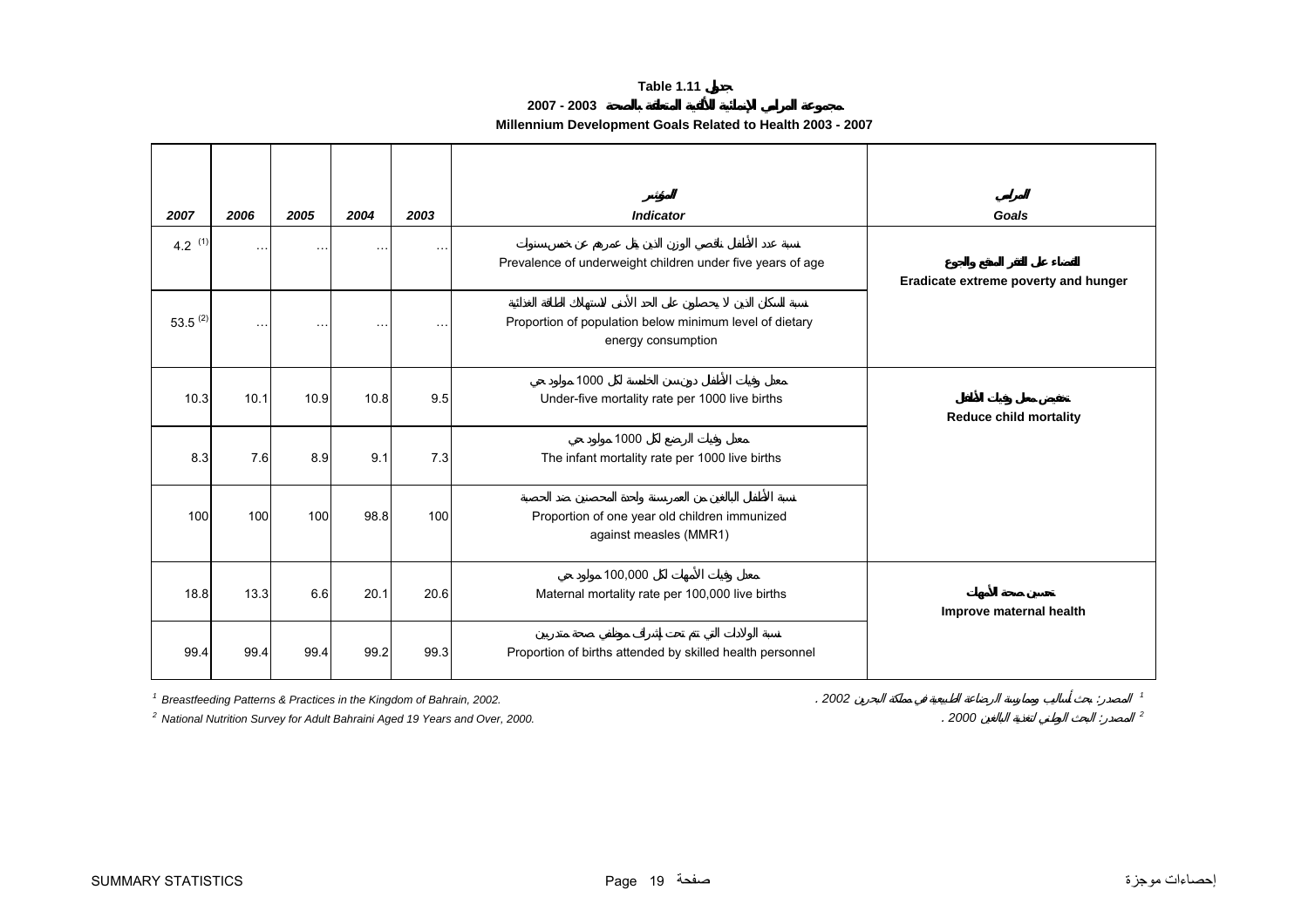## **(Cont'd) Table 1.11 ( )**

**2007 - 2003**

## **Millennium Development Goals Related to Health 2003 - 2007**

| 2007                   | 2006        | 2005        | 2004                 | 2003      | <b>Indicator</b>                                                                                                                          | Goals                                          |
|------------------------|-------------|-------------|----------------------|-----------|-------------------------------------------------------------------------------------------------------------------------------------------|------------------------------------------------|
|                        |             |             |                      |           | 24 15<br>HIV prevalence among pregnant women aged 15 - 24 years                                                                           | $\lambda$                                      |
| $9.6\%$ <sup>(1)</sup> | $\ddotsc$   | $\ddotsc$   | $\sim$ $\sim$ $\sim$ | $\ddotsc$ | Condom use rate of the contraceptive prevalence rate                                                                                      | Combat HIV/AIDS, Malaria and<br>other diseases |
|                        |             |             |                      |           | Number of children orphaned by HIV/AIDS                                                                                                   |                                                |
| 9.7                    | 9.4<br>0.1  | 9.8<br>0.1  | 12.0                 |           | 100,000<br>Prevalence and death rates associated with malaria,<br>Rate per 100,000 population<br>12.6 Prevalence<br>- Death               |                                                |
| <b>NA</b>              | <b>NA</b>   | <b>NA</b>   | <b>NA</b>            | <b>NA</b> | Proportion of population in malaria-risk areas using effective<br>malaria prevention and treatment measures                               |                                                |
|                        |             |             |                      |           | $\overline{2}$<br>100,000<br>Prevalence and death rates associated with Tuberculosis <sup>2</sup><br>Rate per 100,000 population          |                                                |
| 17.3<br>0.6            | 22.9<br>0.3 | 23.6<br>0.8 | 17.8<br>1.1          |           | 19.1 Prevalence<br>0.3 Death                                                                                                              |                                                |
| 13                     | 12          | 9           | 15                   | 15        | $\mathbf{3}$<br>Proportion of tuberculosis cases detected and cured under<br>DOTS (Directly Observed Treatment Short-course) <sup>3</sup> |                                                |

*1 Source: Family Health Survey 1995.* . *1995* : *<sup>1</sup>*

*2 Bahraini and non-Bahraini .*. *<sup>2</sup>*

*3 Bahraini only, non-Bahraini repatriated after receiving the required treatment* . *<sup>3</sup>*

 *according to national policy.*

*Note : Malaria , data was reviewed and updated .* . :